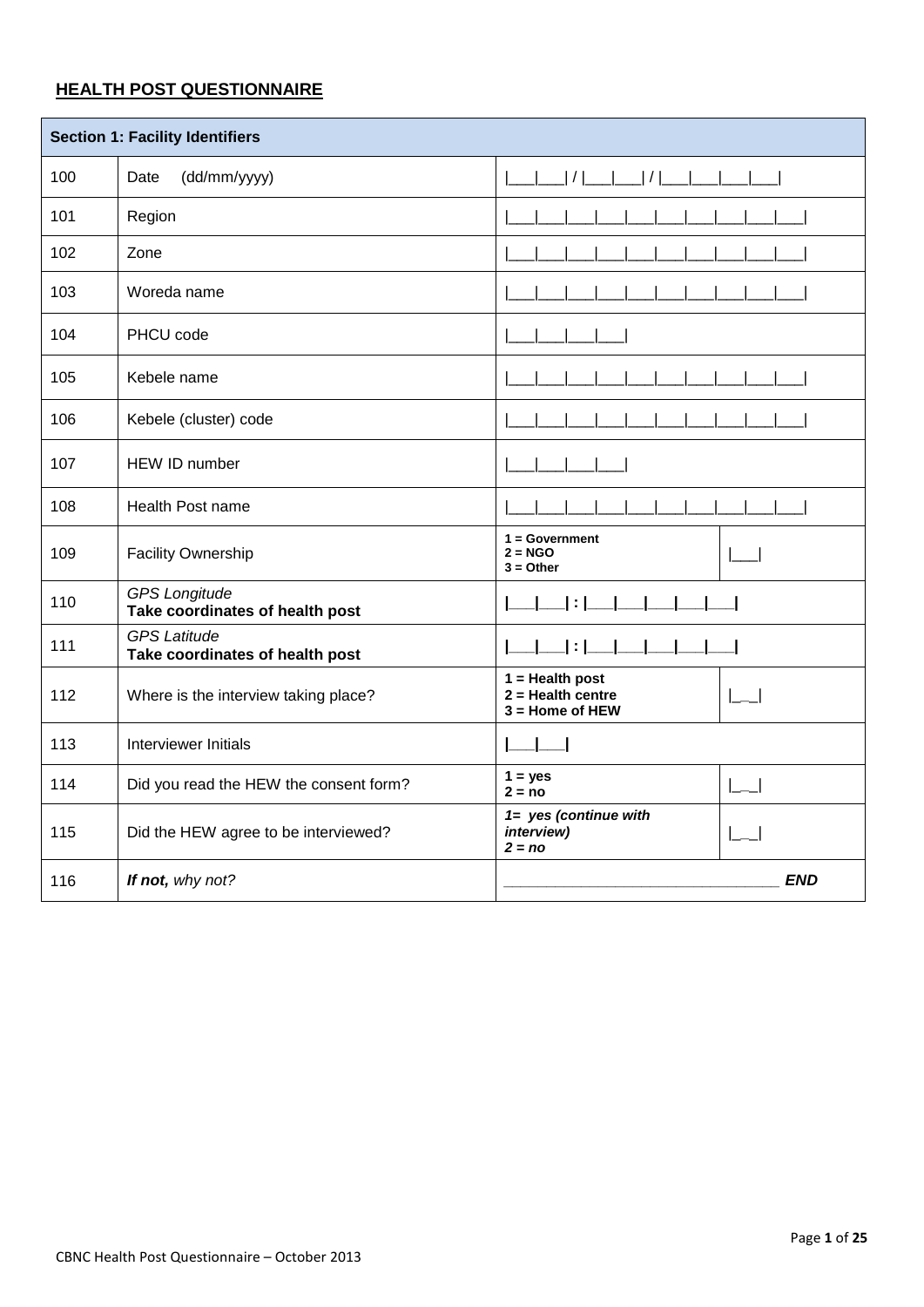### **SECTION 2: BACKGROUND OF HEW**

**Interviewer:** 

### *Thank you very much for agreeing to respond to this survey. I would first like to ask you about background and training*

| unu uummy |                                                                                                                       |                                                                                 |                        |  |
|-----------|-----------------------------------------------------------------------------------------------------------------------|---------------------------------------------------------------------------------|------------------------|--|
| 200       | What is your birth date?                                                                                              | dd I<br>mm                                                                      | yyyy                   |  |
| 201       | What is the highest grade of schooling that you<br>completed?                                                         | Enter grade number                                                              |                        |  |
| 202       | For how long have you worked as an HEW<br>(including work at other kebeles)?                                          | Write number of years,<br>If less than one year, enter<br>number of months only | Years<br><b>Months</b> |  |
| 203       | For how long have you worked as an HEW in this<br>kebele?                                                             | Write number of years,<br>If less than one year, enter<br>number of months only | Years<br><b>Months</b> |  |
| 204       | Do you reside in this kebele?                                                                                         | $1 = Yes$<br>$2 = No$                                                           |                        |  |
| 205       | Does the kebele provide you with housing?                                                                             | $1 = Yes$<br>$2 = No$                                                           |                        |  |
| 206       | How many HEWs work in this health post?                                                                               | Enter number, including the<br>person being interviewed                         |                        |  |
| 207       | Is there a health extension worker available every<br>day of the week?<br>Probe: even when the health post is closed. | $1 = Yes$<br>$2 = No$                                                           |                        |  |
| 208       | How many days a week is the health post open?                                                                         | Enter number of days                                                            |                        |  |

### **SECTION 3. ALL HEWs KNOWLEDGE**

**Interviewer:** *I would now like to ask you some questions that relate to maternal and newborn health.* Note: for all unprompted Knowledge questions, move on to next question when 4 incorrect answers have been given.

|                                                         | For each: $1 = Yes$ 2 = No |                                                                                    |  |  |
|---------------------------------------------------------|----------------------------|------------------------------------------------------------------------------------|--|--|
|                                                         | 300                        | Minimum of 4 consultations                                                         |  |  |
|                                                         | 301                        | First consultation at Health Center                                                |  |  |
|                                                         | 302                        | Ensure woman has a birth plan                                                      |  |  |
| What are the primary aspects of focused                 | 303                        | Promote institutional delivery                                                     |  |  |
| antenatal care?                                         | 304                        | Prevent illness and promote health                                                 |  |  |
| Do not prompt, select all mentioned                     | 305                        | Detect illnesses and manage<br>complications (this includes STI/HIV<br>infections) |  |  |
|                                                         | 306                        | Educate danger signs (pregnancy,<br>childbirth, and post partum)                   |  |  |
|                                                         | 307                        | Promote breastfeeding                                                              |  |  |
|                                                         | 308                        | Education on family planning                                                       |  |  |
|                                                         | 309                        | Nutrition education                                                                |  |  |
| What are the main components of the first<br>ANC visit? |                            | For each: $1 = Yes$ 2 = No                                                         |  |  |
|                                                         | 310                        | Calculate EDD)                                                                     |  |  |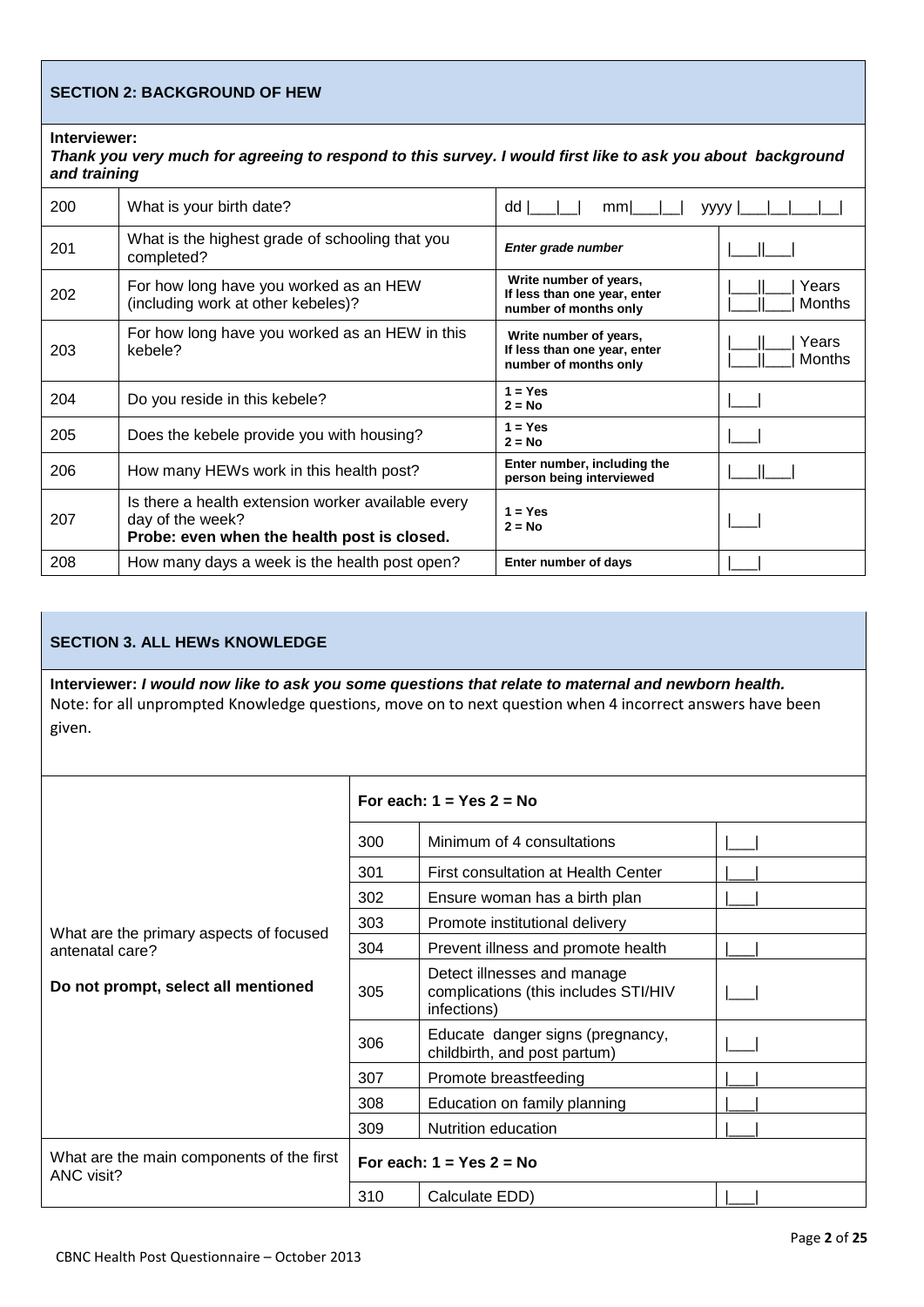|                                                            | Do not prompt, select all mentioned                | 311 | Check presence of danger signs                          |  |
|------------------------------------------------------------|----------------------------------------------------|-----|---------------------------------------------------------|--|
|                                                            |                                                    | 312 | Measure blood pressure                                  |  |
|                                                            |                                                    | 313 | Measure weight                                          |  |
|                                                            |                                                    | 314 | Inject TT vaccine if women is eligible                  |  |
|                                                            |                                                    | 315 | Provide iron and folate to be taken for 6<br>months     |  |
|                                                            |                                                    | 316 | Education on nutrition                                  |  |
|                                                            |                                                    | 317 | Education on ITN use                                    |  |
|                                                            |                                                    | 318 | <b>Education on PMTCT</b>                               |  |
|                                                            |                                                    | 319 | Education on HIV testing and STI                        |  |
|                                                            |                                                    | 320 | Managing STI                                            |  |
|                                                            |                                                    | 321 | <b>Education on BPCR</b>                                |  |
|                                                            |                                                    | 322 | Link mother with HDA network                            |  |
|                                                            |                                                    | 323 | Provide HEW number to family                            |  |
|                                                            |                                                    | 324 | Encourage women to visit HC during<br>first trimester   |  |
|                                                            |                                                    | 325 | Check history for past pregnancies with<br>difficulties |  |
|                                                            | What are the main components of second             |     | For each: $1 = Yes$ 2 = No                              |  |
|                                                            | and onwards ANC visits?                            | 326 | Measure weight                                          |  |
|                                                            | Do not prompt, select all mentioned                | 327 | Encourage use of Iron and folate                        |  |
|                                                            |                                                    | 328 | Check for danger signs and refer                        |  |
| For each: $1 = Yes$ 2 = No                                 |                                                    |     |                                                         |  |
|                                                            |                                                    | 329 | Severe abdominal pain                                   |  |
|                                                            | What are the major danger signs or                 | 330 | Offensive discharge from birth canal                    |  |
|                                                            | identification of high risk pregnancies?           | 331 | Fever                                                   |  |
|                                                            | Do not prompt, select all mentioned                | 332 | Headache, dizziness or blurred vision                   |  |
|                                                            |                                                    | 333 | Convulsions or unconsciousness                          |  |
|                                                            |                                                    | 334 | Swollen hands and face                                  |  |
|                                                            |                                                    | 335 | Vaginal bleeding                                        |  |
|                                                            | Have you received training on safe birth delivery? |     | $1 = Yes$                                               |  |
| 336                                                        |                                                    |     | $2 = No$ (GO TO 346)                                    |  |
|                                                            |                                                    |     | For each: $1 = Yes$ 2 = No                              |  |
|                                                            |                                                    | 337 | Fetal heartbeat                                         |  |
|                                                            |                                                    | 338 | Colour of amniotic fluid                                |  |
|                                                            |                                                    | 339 | Degree of moulding (skull bone overlap)                 |  |
|                                                            | For a woman in labour, what are the main           | 340 | Dilation of the cervix                                  |  |
| observations that you make as you<br>monitor her progress? |                                                    | 341 | Descent of the head                                     |  |
|                                                            |                                                    | 342 | Uterine contractions                                    |  |
| Do not prompt, select all mentioned                        |                                                    | 343 | Maternal blood pressure                                 |  |
|                                                            |                                                    | 344 | Maternal temperature                                    |  |
|                                                            |                                                    |     |                                                         |  |
|                                                            |                                                    | 345 | Maternal pulse                                          |  |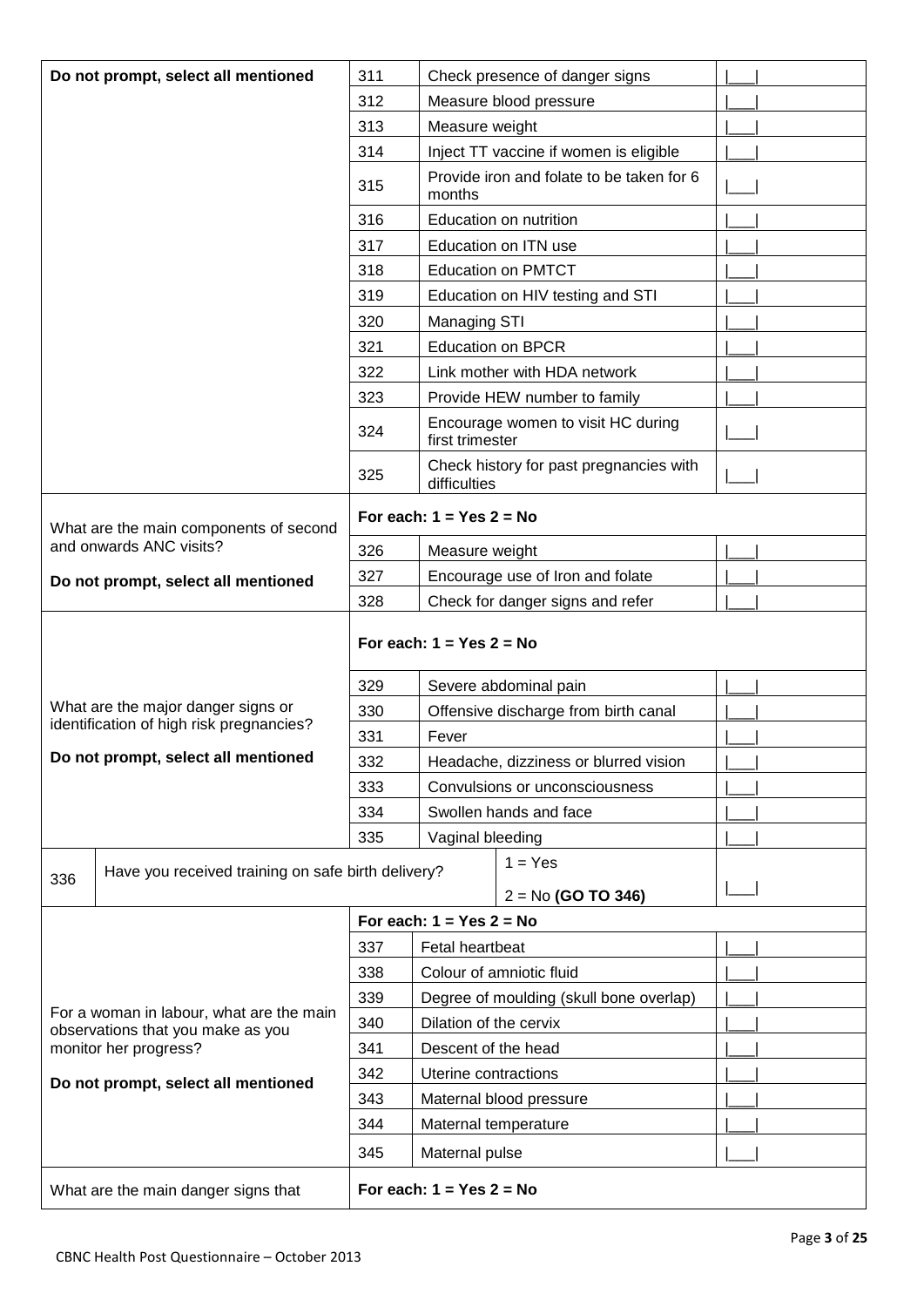|                                                                             | might occur after birth?                                           | 346                        | Vaginal bleeding           |                                                                                                                                                                                           |  |
|-----------------------------------------------------------------------------|--------------------------------------------------------------------|----------------------------|----------------------------|-------------------------------------------------------------------------------------------------------------------------------------------------------------------------------------------|--|
| Do not prompt, select all mentioned                                         |                                                                    | 347                        |                            | Severe abdominal pain                                                                                                                                                                     |  |
|                                                                             |                                                                    | 348                        | Fever                      |                                                                                                                                                                                           |  |
|                                                                             |                                                                    | 349                        | Severe headache            |                                                                                                                                                                                           |  |
|                                                                             |                                                                    | 350                        |                            | Abnormal body movement (fits/spasms)                                                                                                                                                      |  |
|                                                                             |                                                                    | 351                        |                            | Loss of consciousness                                                                                                                                                                     |  |
|                                                                             |                                                                    | 352                        |                            | Foul smelling discharge                                                                                                                                                                   |  |
|                                                                             |                                                                    | 353                        | swelling                   | Sever pain in calf with or without                                                                                                                                                        |  |
|                                                                             |                                                                    |                            | For each: $1 = Yes$ 2 = No |                                                                                                                                                                                           |  |
|                                                                             |                                                                    | 354                        |                            | Deliver baby onto mother's abdomen                                                                                                                                                        |  |
|                                                                             |                                                                    | 355                        | Dry and wrap baby          |                                                                                                                                                                                           |  |
|                                                                             | What are the main components of<br>immediate newborn care?         | 356                        | Assess breathing           |                                                                                                                                                                                           |  |
|                                                                             | Do not prompt, select all mentioned                                | 357                        |                            | Delay cord clamping for three minutes                                                                                                                                                     |  |
|                                                                             |                                                                    | 358                        |                            | Tie and cut cord appropriately                                                                                                                                                            |  |
|                                                                             |                                                                    | 359                        |                            | Skin to skin contact                                                                                                                                                                      |  |
|                                                                             |                                                                    | 360                        |                            | Initiate breastfeeding                                                                                                                                                                    |  |
|                                                                             |                                                                    | 361                        |                            | Apply TTC eye ointment                                                                                                                                                                    |  |
|                                                                             |                                                                    | 362                        |                            | Apply chlorohexidine on cord                                                                                                                                                              |  |
|                                                                             |                                                                    | 363                        | Give Vitamin K             |                                                                                                                                                                                           |  |
|                                                                             |                                                                    | 364                        | Weight baby                |                                                                                                                                                                                           |  |
|                                                                             |                                                                    | For each: $1 = Yes$ 2 = No |                            |                                                                                                                                                                                           |  |
| asphyxia?                                                                   | What are the main signs for birth                                  | 365                        | No breathing               |                                                                                                                                                                                           |  |
|                                                                             |                                                                    | 366                        | Gasping                    |                                                                                                                                                                                           |  |
|                                                                             | Do not prompt, select all mentioned                                | 367                        | per minute)                | Breathing poorly (less than 30 breaths                                                                                                                                                    |  |
|                                                                             |                                                                    |                            | For each: $1 = Yes$ 2 = No |                                                                                                                                                                                           |  |
|                                                                             |                                                                    | 368                        |                            | Position baby on back                                                                                                                                                                     |  |
|                                                                             | When the newborn presents signs of birth                           | 369                        |                            | Clear the airways with gauze                                                                                                                                                              |  |
|                                                                             | asphyxia, what initial steps do you take?                          | 370                        | bag / face mask            | Ventilate with appropriate size ambu                                                                                                                                                      |  |
|                                                                             | Do not prompt, select all mentioned                                | 371                        | after 20 min               | Refer to health center/hospital if baby<br>remains week or has irregular breathing                                                                                                        |  |
|                                                                             |                                                                    | 372                        |                            | Provide three follow up visits in the first<br>24 hrs (6 hrs, 12 hrs and 24 hrs)                                                                                                          |  |
| How many PNC home visits should you conduct in the<br>373<br>first 6 weeks? |                                                                    |                            |                            | <b>Enter number of visits</b><br>If only 1 complete 374a then skip<br>to 378a<br>If only 2 complete up to 375a then<br>skip to 378a<br>If only 3 complete up to 376a then<br>skip to 378a |  |
| 374                                                                         | On which day should you conduct the first visit?<br>Do not prompt  |                            |                            | Enter number in days                                                                                                                                                                      |  |
| 375                                                                         | On which day should you conduct the second visit?<br>Do not prompt |                            |                            | Enter number in days                                                                                                                                                                      |  |
| 376                                                                         | On which day should you conduct the third visit?<br>Do not prompt  |                            | Enter number in days       |                                                                                                                                                                                           |  |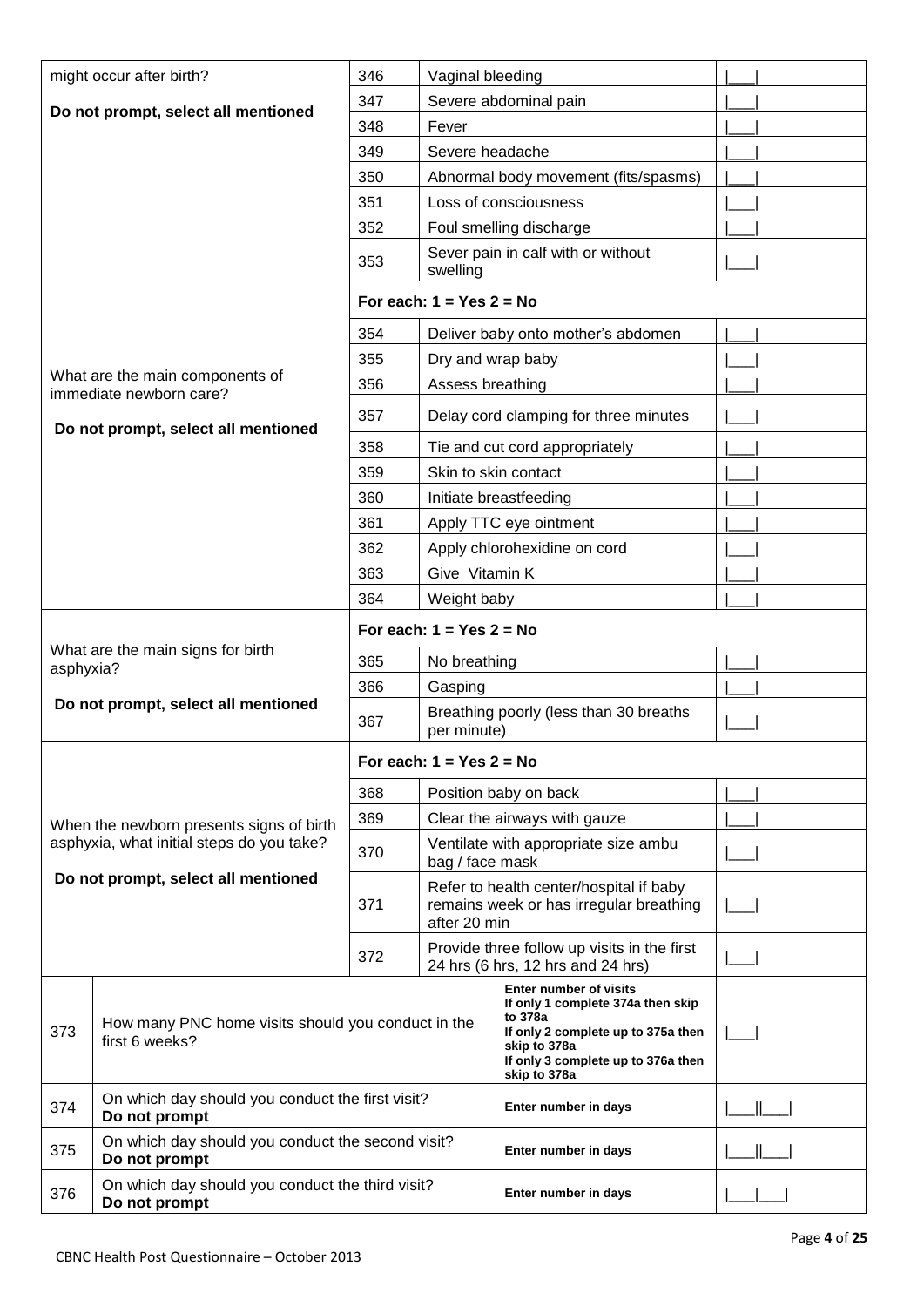| 377                                                                                                           | On which week should you conduct the fourth visit?<br>Do not prompt |     |                                                                                  | Enter number in weeks                                                       |  |  |
|---------------------------------------------------------------------------------------------------------------|---------------------------------------------------------------------|-----|----------------------------------------------------------------------------------|-----------------------------------------------------------------------------|--|--|
|                                                                                                               |                                                                     |     | For each: $1 = Yes$ 2 = No                                                       |                                                                             |  |  |
|                                                                                                               |                                                                     | 378 |                                                                                  | Check for post partum danger sings                                          |  |  |
|                                                                                                               |                                                                     | 379 |                                                                                  | Take body temperature                                                       |  |  |
|                                                                                                               |                                                                     | 380 | Give TT vaccine                                                                  |                                                                             |  |  |
|                                                                                                               |                                                                     | 381 | Give Vitamin A                                                                   |                                                                             |  |  |
| What are the main components of the first<br>PNC visit for the mother?<br>Do not prompt, select all mentioned |                                                                     | 382 | Encourage Iron tablet use if mother did<br>not use for 6 months during pregnancy |                                                                             |  |  |
|                                                                                                               |                                                                     | 383 | Education on nutrition                                                           |                                                                             |  |  |
|                                                                                                               |                                                                     | 384 |                                                                                  | Education on family planning                                                |  |  |
|                                                                                                               |                                                                     | 385 | Provide contraception                                                            |                                                                             |  |  |
|                                                                                                               |                                                                     | 386 | mothers (Option B+)                                                              | Education on Prevention of Mother to<br>Child Transmission (PMTCT) for HIV+ |  |  |
|                                                                                                               |                                                                     |     | For each: $1 = Yes$ 2 = No                                                       |                                                                             |  |  |
|                                                                                                               | What are the main components of                                     | 387 |                                                                                  | Check for danger signs                                                      |  |  |
| subsequent (3rd and 7th days and 6th<br>week) PNC visits for mother?                                          | 388                                                                 |     | Check if there are problems with breast<br>feeding and solve problem             |                                                                             |  |  |
|                                                                                                               | Do not prompt, select all mentioned                                 | 389 |                                                                                  | Education on family planning,                                               |  |  |
|                                                                                                               |                                                                     | 390 | Education on nutrition                                                           |                                                                             |  |  |
|                                                                                                               |                                                                     | 391 | Education on hygiene                                                             |                                                                             |  |  |

| Section 4. Knowledge continued                                                                       |     |                                                                                      |  |  |
|------------------------------------------------------------------------------------------------------|-----|--------------------------------------------------------------------------------------|--|--|
|                                                                                                      |     | For each: $1 = Yes$ 2 = No                                                           |  |  |
|                                                                                                      | 400 | Advice washing hands before touching<br>baby                                         |  |  |
|                                                                                                      | 401 | Check for danger sings                                                               |  |  |
|                                                                                                      | 402 | Check for congenital abnormalities                                                   |  |  |
|                                                                                                      | 403 | Measure temp                                                                         |  |  |
|                                                                                                      | 404 | Measure weight                                                                       |  |  |
|                                                                                                      | 405 | Apply TTC eye ointment                                                               |  |  |
| What are the main components of the first<br>PNC visit for newborn?                                  | 406 | Encourage exclusive breast feeding for<br>baby                                       |  |  |
| Do not prompt, select all mentioned                                                                  | 407 | Advice to delay bating of baby for 24 hrs                                            |  |  |
|                                                                                                      | 408 | Encourage skin to skin contact                                                       |  |  |
|                                                                                                      | 409 | Provide cord care (Chlorohexidine)                                                   |  |  |
|                                                                                                      | 410 | Education on appropriate cord care<br>(Chlorohexidine)                               |  |  |
|                                                                                                      | 411 | Vaccinate for polio and BCG                                                          |  |  |
|                                                                                                      | 412 | Teach mother on how to recognize<br>newborn danger signs using family health<br>card |  |  |
|                                                                                                      |     | For each: $1 = Yes$ 2 = No                                                           |  |  |
| What are the main components (3rd and<br>7 <sup>th</sup> and 6 <sup>th</sup> week) of subsequent PNC | 413 | Check for newborn danger signs                                                       |  |  |
| visits for newborn?                                                                                  | 414 | Advice to keep cord clean                                                            |  |  |
| Do not prompt, select all mentioned                                                                  | 415 | Asses breastfeeding                                                                  |  |  |
|                                                                                                      | 416 | Advise on breastfeeding                                                              |  |  |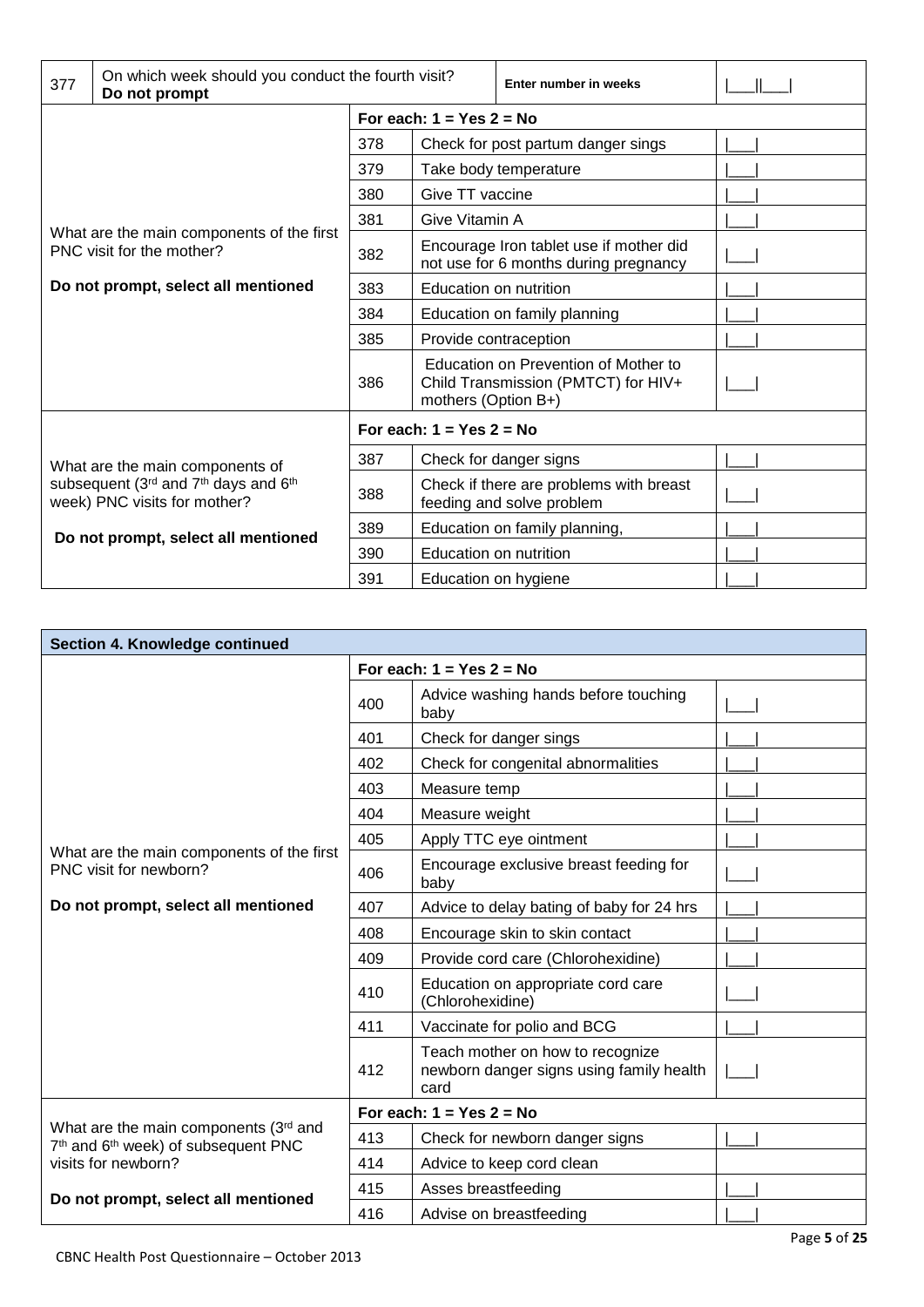|                                                                                  | 417 | Ensure baby is kept warm                                                                     |  |  |
|----------------------------------------------------------------------------------|-----|----------------------------------------------------------------------------------------------|--|--|
|                                                                                  | 418 | Check baby's weight                                                                          |  |  |
| For each: $1 = Yes$ 2 = No                                                       |     |                                                                                              |  |  |
| When a newborn weighs less than 1.5<br>kgs or has a gestational age of less than | 419 | Continue feeding with expressed breast<br>milk                                               |  |  |
| 32 weeks, what special care do you                                               | 420 | Monitor ability to breastfeed                                                                |  |  |
| provide?                                                                         | 421 | Cover baby well including head                                                               |  |  |
| Do not prompt, select all mentioned                                              | 422 | Hold close to mother                                                                         |  |  |
|                                                                                  | 423 | Refer urgently with mother to hospital                                                       |  |  |
|                                                                                  |     | For each: $1 = Yes$ 2 = No                                                                   |  |  |
| When a newborn weighs between1.5 - 2.5<br>kgs or has a gestational age of 32-<37 | 424 | Make sure the baby is warm (skin to<br>skin/kangaroo technique)                              |  |  |
| weeks, what special care do you provide?                                         | 425 | Educate on optimal breastfeeding                                                             |  |  |
|                                                                                  | 426 | Monitor ability to breastfeed                                                                |  |  |
| Do not prompt, select all mentioned                                              | 427 | Monitor baby for the first 24 hours                                                          |  |  |
|                                                                                  | 428 | Ensure/educate on infection prevention                                                       |  |  |
|                                                                                  |     | For each: $1 = Yes$ 2 = No                                                                   |  |  |
| What are the main signs for good                                                 | 429 | Chin touching breast                                                                         |  |  |
| attachment during breast feeding?                                                | 430 | Mouth open wide                                                                              |  |  |
| Do not prompt, select all mentioned                                              | 431 | Lower lip turned out                                                                         |  |  |
|                                                                                  | 432 | More areola showing above                                                                    |  |  |
|                                                                                  |     | For each: $1 = Yes$ 2 = No                                                                   |  |  |
|                                                                                  | 433 | Not well-attached to breast                                                                  |  |  |
|                                                                                  | 434 | Not suckling effectively                                                                     |  |  |
| What are the main signs for feeding                                              | 435 | Less than 8 breastfeeds in 24 hours                                                          |  |  |
| problems in a newborn?                                                           | 436 | Switching to another breast before one is<br>emptied                                         |  |  |
| Do not prompt, select all mentioned                                              | 437 | Receives other foods or drinks (even<br>water)                                               |  |  |
|                                                                                  | 438 | Underweight for age                                                                          |  |  |
|                                                                                  | 439 | Thrush (ulcers or white patches in mouth)                                                    |  |  |
|                                                                                  |     | For each: $1 = Yes$ 2 = No                                                                   |  |  |
|                                                                                  | 440 | Advise mother to breastfeed as often and<br>for as long as the infant wants day and<br>night |  |  |
| When a baby shows signs of feeding                                               | 441 | Teach mother correct positioning and<br>attachment                                           |  |  |
| problems or is underweight, what initial<br>steps do you take?                   | 442 | Advise to breastfeed at least eight times<br>in 24 hours                                     |  |  |
| Do not prompt, select all mentioned                                              | 443 | Educate on exclusive breastfeeding                                                           |  |  |
|                                                                                  | 444 | Teach the mother to treat thrush at home                                                     |  |  |
|                                                                                  | 445 | Follow-up any feeding problem or thrush<br>in two days                                       |  |  |
|                                                                                  | 446 | Follow-up under weight for age in 14<br>days                                                 |  |  |
| What are the main signs for very severe                                          |     | For each: $1 = Yes$ 2 = No                                                                   |  |  |
| disease in newborns?                                                             | 447 | Convulsions                                                                                  |  |  |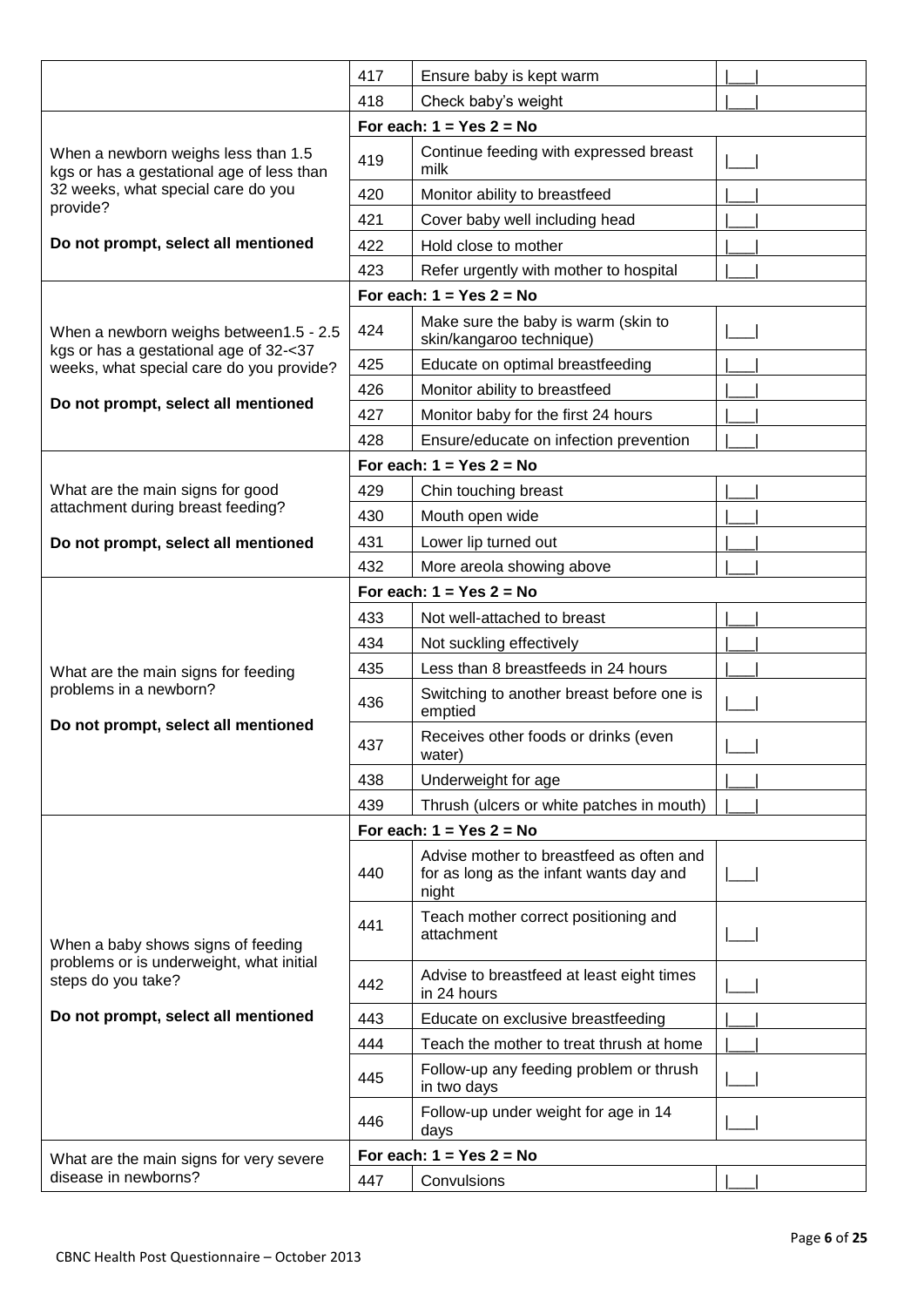| Do not prompt, select all mentioned                                             | 448 | Stopped feeding or significantly reduced<br>feeding                                        |  |
|---------------------------------------------------------------------------------|-----|--------------------------------------------------------------------------------------------|--|
|                                                                                 | 449 | Severe chest in drawing                                                                    |  |
|                                                                                 | 450 | Fast breathing                                                                             |  |
|                                                                                 | 451 | Fever with 38 or more and 35 or less                                                       |  |
|                                                                                 | 452 | Movement only when stimulated or no<br>movement even when stimulated                       |  |
|                                                                                 |     | For each: $1 = Yes$ 2 = No                                                                 |  |
|                                                                                 | 453 | Explain the situation to the<br>mother/caregiver                                           |  |
| When the newborn presents signs of very                                         | 454 | Continue to breastfeed or give breast<br>milk that has been expressed                      |  |
| severe disease, what initial steps do you                                       | 455 | Advice mother on the need for referral                                                     |  |
| take?                                                                           | 456 | Keep airways open                                                                          |  |
| Do not prompt, select all mentioned                                             | 457 | Begin a dose of amoxicillin and<br>gentamycin antibiotics (pre-referral)                   |  |
|                                                                                 | 458 | Refer                                                                                      |  |
|                                                                                 | 459 | When referral is not possible treat with<br>amoxicillin and gentamycin daily for 7<br>days |  |
|                                                                                 |     | For each: $1 = Yes$ 2 = No                                                                 |  |
| What are the main signs for local bacterial                                     | 460 | Umbilicus red                                                                              |  |
| infection in newborns?<br>Do not prompt, select all mentioned                   | 461 | Umbilicus draining pus                                                                     |  |
|                                                                                 | 462 | Skin pustules                                                                              |  |
|                                                                                 |     | For each: $1 = Yes$ 2 = No                                                                 |  |
| When the newborn presents signs of local                                        | 463 | Give amoxicillin for 5 days                                                                |  |
|                                                                                 |     |                                                                                            |  |
| bacterial infection, what initial steps do<br>you take?                         | 464 | Follow up care on 2 <sup>nd</sup> day                                                      |  |
| Do not prompt, select all mentioned                                             | 465 | Advice mother when to return                                                               |  |
|                                                                                 | 466 | Breastfeed more frequently                                                                 |  |
|                                                                                 |     | For each: $1 = Yes$ 2 = No                                                                 |  |
| What are the main signs for jaundice in<br>newborns?                            | 467 | Yellow skin                                                                                |  |
| Do not prompt, select all mentioned                                             | 468 | Yellow eyes                                                                                |  |
|                                                                                 |     | For each: $1 = Yes$ 2 = No                                                                 |  |
|                                                                                 | 469 | Breastfeed more frequently                                                                 |  |
| When the newborn presents signs of<br>jaundice, what initial steps do you take? | 470 | Advise mother to keep young infant worm                                                    |  |
| Do not prompt, select all mentioned                                             | 471 | Expose to sunshine 20 to 30 minutes<br>every day                                           |  |
|                                                                                 | 472 | Follow-up in 2 days                                                                        |  |
| What are the main symptoms/signs for                                            |     | For each: $1 = Yes$ 2 = No                                                                 |  |
| severe jaundice in newborns?                                                    | 473 | Palms yellow                                                                               |  |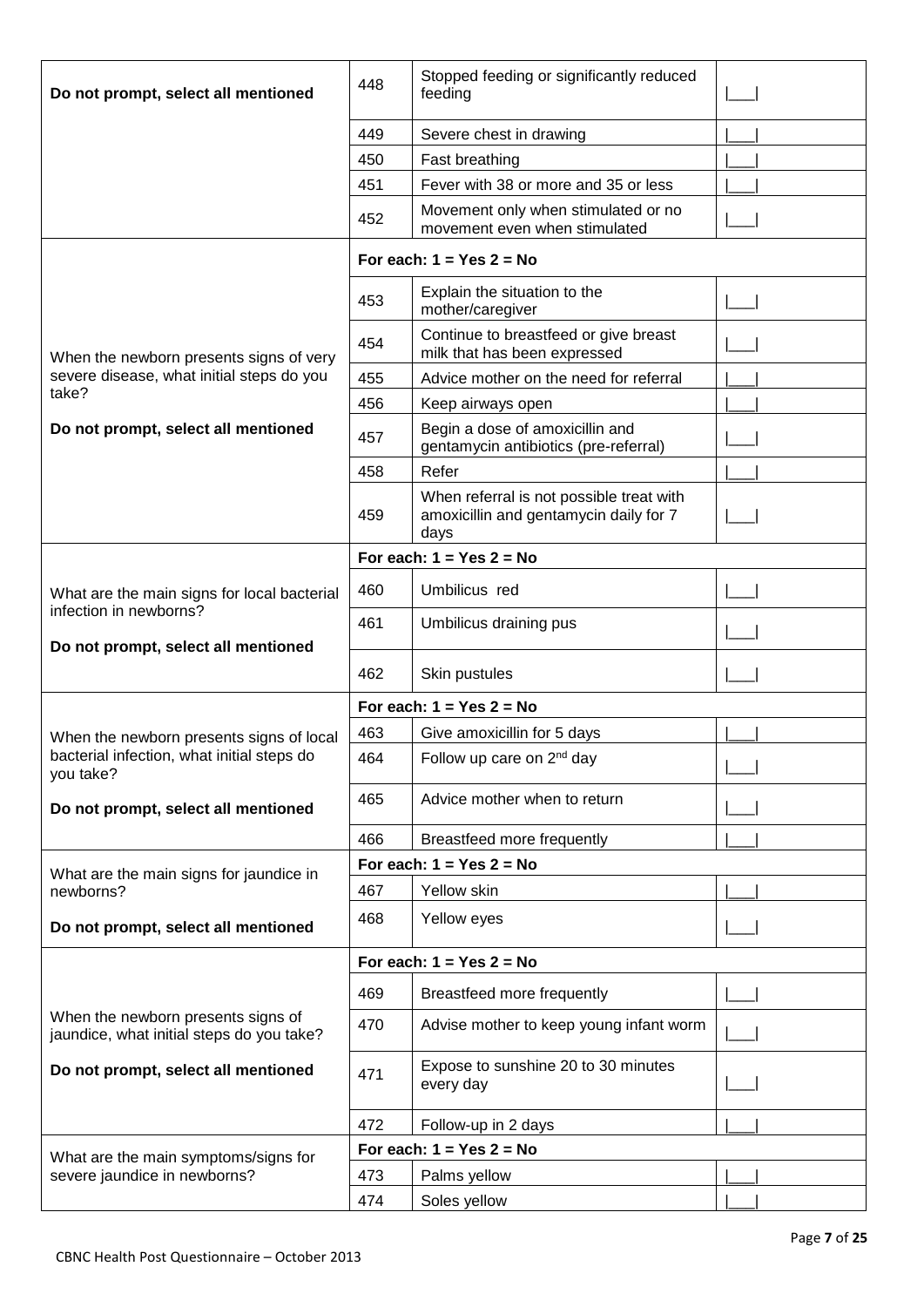| Do not prompt, select all mentioned                                      | 475                        | Age less than 24 hours                                                |  |  |  |
|--------------------------------------------------------------------------|----------------------------|-----------------------------------------------------------------------|--|--|--|
|                                                                          | 476                        | Age 14 days or more                                                   |  |  |  |
|                                                                          |                            | For each: $1 = Yes$ 2 = No                                            |  |  |  |
| When the newborn presents symptoms                                       | 477                        | Breastfeed more frequently                                            |  |  |  |
| /signs of sever jaundice what initial steps                              | 478                        | Advice mother on the need for referral                                |  |  |  |
| do you take?                                                             | 479                        | Refer urgently to health center /hospital                             |  |  |  |
| Do not prompt, select all mentioned                                      | 480                        | Advise mother to cover baby well                                      |  |  |  |
|                                                                          | 481                        | Advise mother to keep baby close to her<br>body                       |  |  |  |
| What are the main symptoms/signs for                                     |                            | For each: $1 = Yes$ 2 = No                                            |  |  |  |
| severe dehydration caused by diarrhea in<br>newborns?                    | 482                        | Movement only when stimulated or no<br>movement even when stimulated  |  |  |  |
|                                                                          | 483                        | Sunken eyes                                                           |  |  |  |
| Do not prompt, select all mentioned                                      | 484                        | Skin pinch goes back very slowly                                      |  |  |  |
|                                                                          | For each: $1 = Yes$ 2 = No |                                                                       |  |  |  |
| When the newborn presents signs of                                       | 485                        | Refer urgently to health center/hospital                              |  |  |  |
| severe dehydration caused by diarrhea<br>what initial steps do you take? | 486                        | Ensure mother gives child ORS on the<br>way to health center/hospital |  |  |  |
| Do not prompt, select all mentioned                                      | 487                        | Advise mother to breastfeed more<br>frequently and longer             |  |  |  |
|                                                                          | 488                        | Advice mother to keep young infant warm                               |  |  |  |
| What are the main signs for some                                         | For each: $1 = Yes$ 2 = No |                                                                       |  |  |  |
| dehydration caused by diarrhea in<br>newborns?                           | 489                        | Restless and irritable                                                |  |  |  |
|                                                                          | 490                        | Sunken eyes                                                           |  |  |  |
| Do not prompt, select all mentioned                                      | 491                        | Skin pinch goes back slowly                                           |  |  |  |
|                                                                          |                            | For each: $1 = Yes$ 2 = No                                            |  |  |  |
| When the newborn presents signs of                                       | 492                        | Give fluid and breast milk for some<br>dehydration                    |  |  |  |
| some dehydration caused diarrhea what                                    | 493                        | Give zinc treatment for 10 days                                       |  |  |  |
| initial steps do you take?<br>Do not prompt, select all mentioned        | 494                        | Advise mother to breast feed more<br>frequently and longer            |  |  |  |
|                                                                          | 495                        | Advise mother when to return                                          |  |  |  |
|                                                                          | 496                        | Follow up in 2 days                                                   |  |  |  |

| Section 5. Training of the HEW                                               |                                                                                   |                                                                           |  |  |  |
|------------------------------------------------------------------------------|-----------------------------------------------------------------------------------|---------------------------------------------------------------------------|--|--|--|
| Interviewer:<br>I would now like to ask you some questions on your training. |                                                                                   |                                                                           |  |  |  |
|                                                                              | In the last 12 months, have you received any training for the following services? |                                                                           |  |  |  |
| 500                                                                          | Providing family planning services                                                | $1 = Yes$<br>$2 = No$ (GO TO 503)                                         |  |  |  |
| 501                                                                          | <b>IF YES, most recently from whom?</b>                                           | $1 = HC$<br>$2$ = Woreda health office<br>3 = NGO/Private/other (specify) |  |  |  |
| 502                                                                          | <b>IF OTHER</b>                                                                   | Specify                                                                   |  |  |  |
| 503                                                                          | Providing antenatal services                                                      | $1 = Yes$<br>$2 = No$ (GO TO 506)                                         |  |  |  |
| 504                                                                          | IF YES, most recently from whom?                                                  | $1 = HC$                                                                  |  |  |  |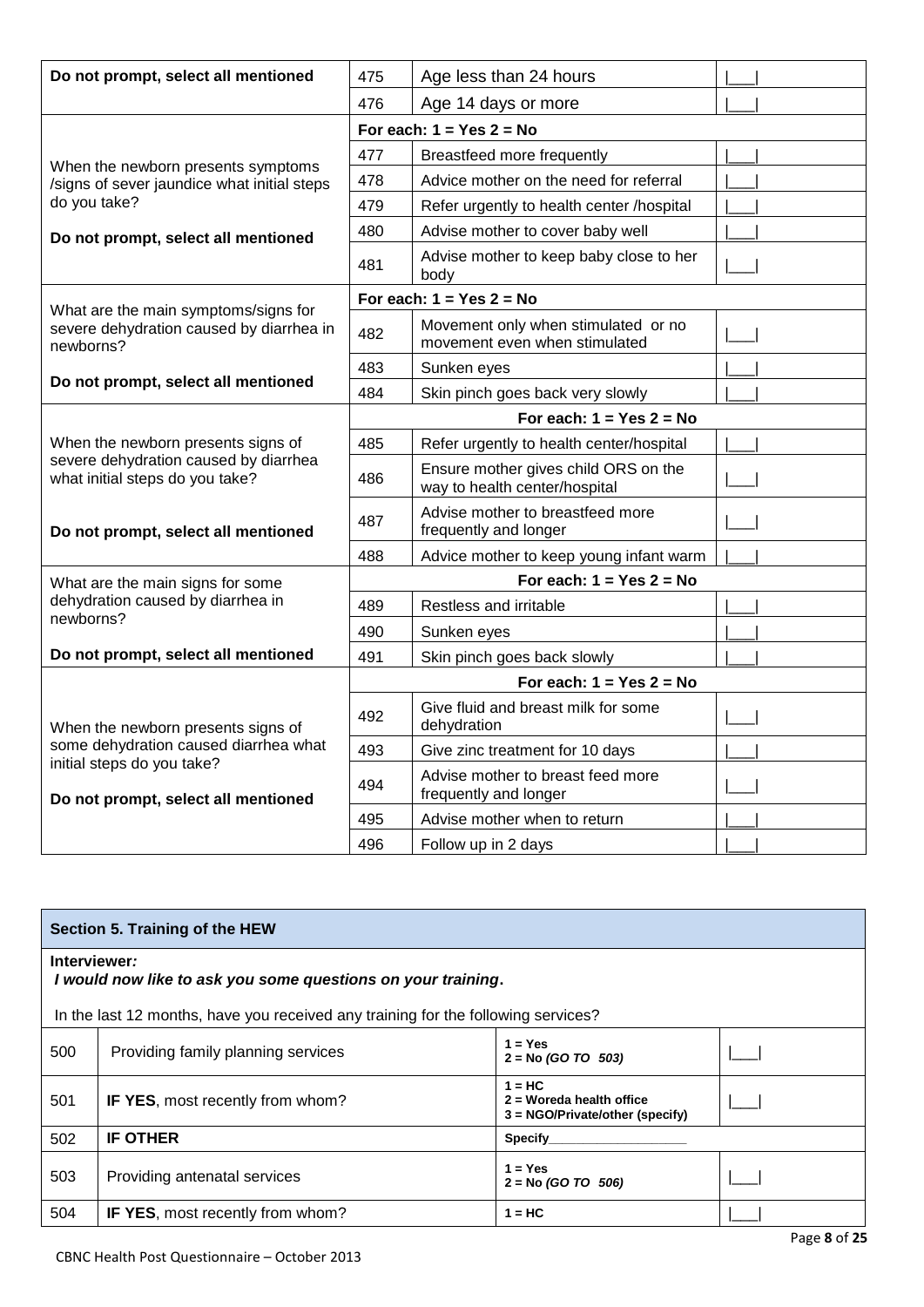|     |                                                                                    | $2$ = Woreda health office<br>3 = NGO/Private/other (specify)              |  |
|-----|------------------------------------------------------------------------------------|----------------------------------------------------------------------------|--|
| 505 | If OTHER                                                                           | Specify_____________                                                       |  |
| 506 | Calculating EDD?                                                                   | $1 = Yes$<br>$2 = No (GO TO 509)$                                          |  |
| 507 | IF YES, most recently from whom?                                                   | $1 = HC$<br>2 = Woreda health office<br>3 = NGO/Private/other (specify)    |  |
| 508 | <b>IF OTHER</b>                                                                    | Specify_                                                                   |  |
| 509 | Educate/inform pregnant women on birth preparedness<br>and complication readiness? | $1 = Yes$<br>$2 = No(GO TO 512)$                                           |  |
| 510 | IF YES, most recently from whom?                                                   | $1 = HC$<br>2 = Woreda health office<br>3 = NGO/Private/other (specify)    |  |
| 511 | <b>Other</b>                                                                       | Specify______________                                                      |  |
| 512 | Screening for syphilis                                                             | $1 = Yes$<br>2= No(GO TO 515)                                              |  |
| 513 | IF YES, most recently from whom?                                                   | $1 = HC$<br>$2 = W$ oreda health office<br>3 = NGO/Private/other (specify) |  |
| 514 | <b>IF OTHER</b>                                                                    | Specify______________                                                      |  |
| 515 | <b>PMTCT</b>                                                                       | $1 = Yes$<br>$2 = No ((GO TO 518))$                                        |  |
| 516 | IF YES, most recently from whom?                                                   | $1 = HC$<br>2 = Woreda health office<br>3 = NGO/Private/other (specify)    |  |
| 517 | If OTHER                                                                           | Specify____________                                                        |  |
| 518 | Attending normal deliveries                                                        | $1 = Yes$<br>$2 = No ((GO TO 521)$                                         |  |
| 519 | IF YES, most recently from whom?                                                   | $1 = HC$<br>2 = Woreda health office<br>3 = NGO/Private/other (specify)    |  |
| 520 | <b>IF OTHER</b>                                                                    | Specify______________________                                              |  |
| 521 | Misoprostol use                                                                    | $1 = Yes$<br>$2 = No ((GO TO 524)$                                         |  |
| 522 | IF YES, most recently from whom?                                                   | $1 = HC$<br>2 = Woreda health office<br>3 = NGO/Private/other (specify)    |  |
| 523 | <b>IF OTHER</b>                                                                    |                                                                            |  |
| 524 | Providing post natal care to mother                                                | $1 = Yes$<br>2= No (GO TO 527)                                             |  |
| 525 | IF YES, most recently from whom?                                                   | $1 = HC$<br>2 = Woreda health office<br>3 = NGO/Private/other (specify)    |  |
| 526 | <b>IF OTHER</b>                                                                    | Specify___________________________                                         |  |
| 527 | Providing postnatal care to newborn                                                | $1 = Yes$<br>$2 = No ((GO TO 530)$                                         |  |
| 528 | IF YES, most recently from whom?                                                   | $1 = HC$<br>2 = Woreda health office<br>3 = NGO/Private/other (specify)    |  |
| 529 | <b>IF OTHER</b>                                                                    | Specify__________________________                                          |  |
| 530 | Managing asphyxia?                                                                 | $1 = Yes$<br>$2 = No (GO TO 533)$                                          |  |
| 531 | If YES, most recently from whom?                                                   | $1 = HC$<br>2 = Woreda health office<br>3 = NGO/Private/other (specify)    |  |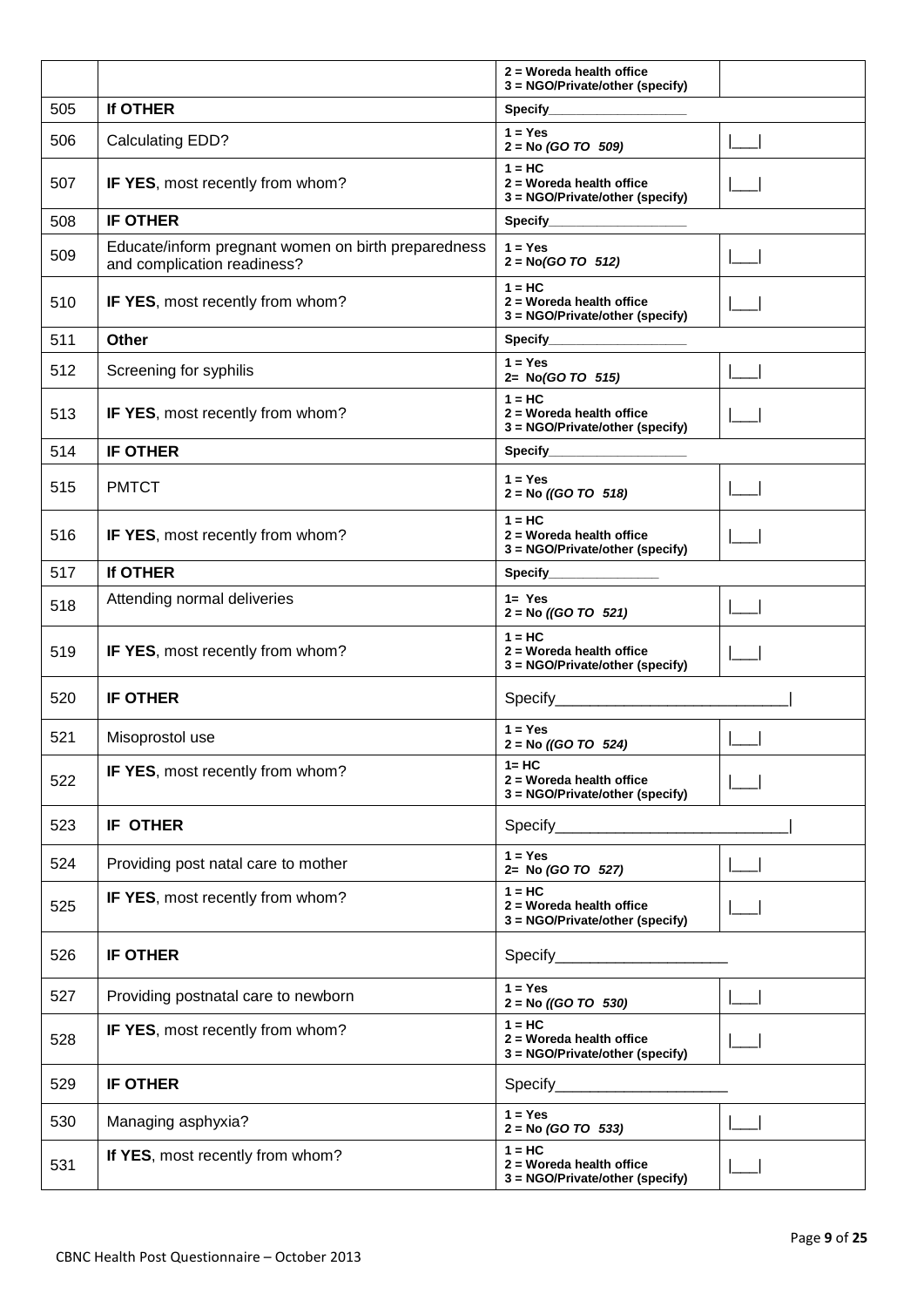| 532 | <b>IF OTHER</b>                                                                 |                                                                            |  |
|-----|---------------------------------------------------------------------------------|----------------------------------------------------------------------------|--|
| 533 | Using Chlorohexidine for clean cord care                                        | $1 = Yes$<br>$2 = No ((GO TO 536)$                                         |  |
| 534 | IF YES, most recently from whom?                                                | $1 = HC$<br>$2$ = Woreda health office<br>3 = NGO/Private/other (specify)  |  |
| 535 | <b>IF OTHER</b>                                                                 | Specify________________                                                    |  |
| 536 | Diagnosing and treating newborns with very severe<br>disease                    | $1 = Yes$<br>$2 = No (GO TO 539)$                                          |  |
| 537 | IF YES, most recently from whom?                                                | $1 = HC$<br>2 = Woreda health office<br>3 = NGO/Private/other (specify)    |  |
| 538 | <b>IF OTHER</b>                                                                 | Specify__________________________                                          |  |
| 539 | Diagnosing and treating neonates with local bacterial<br>infection              | $1 = Yes$<br>$2 = No (GO TO 542)$                                          |  |
| 540 | IF YES, most recently from whom?                                                | $1 = HC$<br>2 = Woreda health office<br>3 = NGO/Private/other (specify)    |  |
| 541 | <b>IF OTHER</b>                                                                 |                                                                            |  |
| 542 | Diagnosing and treating neonates with jaundice/severe<br>jaundice               | $1 = Yes$<br>$2 = No (GO TO 545)$                                          |  |
| 543 | IF YES, most recently from whom?                                                | $1 = HC$<br>2 = Woreda health office<br>3 = NGO/Private/other (specify)    |  |
| 544 | <b>IF OTHER</b>                                                                 |                                                                            |  |
| 545 | Diagnosing and treating neonates with diarrhea                                  | $1 = Yes$<br>$2 = No ((GO TO 548)$                                         |  |
| 546 | IF YES, most recently from whom?                                                | $1 = HC$<br>2 = Woreda health office<br>3 = NGO/Private/other (specify)    |  |
| 547 | <b>IF OTHER</b>                                                                 |                                                                            |  |
| 548 | Diagnosing and managing neonates with feeding<br>problem or who are underweight | $1 = Yes$<br>$2 = No (GO TO 551)$                                          |  |
| 549 | IF YES, most recently from whom?                                                | $1 = HC$<br>2 = Woreda health office<br>3 = NGO/Private/other (specify)    |  |
| 550 | <b>IF OTHER</b>                                                                 |                                                                            |  |
| 551 | Managing neonatal very severe disease with<br>amoxicillin                       | $1 = Yes$<br>$2 = No(GO TO 554)$                                           |  |
| 552 | If YES, most recently from whom?                                                | $1 = HC$<br>$2 = W$ oreda health office<br>3 = NGO/Private/other (specify) |  |
| 553 | <b>IF OTHER</b>                                                                 | Specify_______________________                                             |  |
| 554 | Managing neonatal very severe disease with<br>gentamycin                        | $1 = Yes$<br>$2 = No(GO TO 557)$                                           |  |
| 555 | IF YES, most recently from whom?                                                | $1 = HC$<br>2 = Woreda health office<br>3 = NGO/Private/other (specify)    |  |
| 556 | <b>IF OTHER</b>                                                                 | Specify                                                                    |  |
| 557 | Supervision of HDA                                                              | $1 = Yes$<br>$2 = No (GO TO 560)$                                          |  |
| 558 | IF YES, most recently from whom?                                                | $1 = HC$<br>2 = Woreda health office<br>3 = NGO/Private/other (specify)    |  |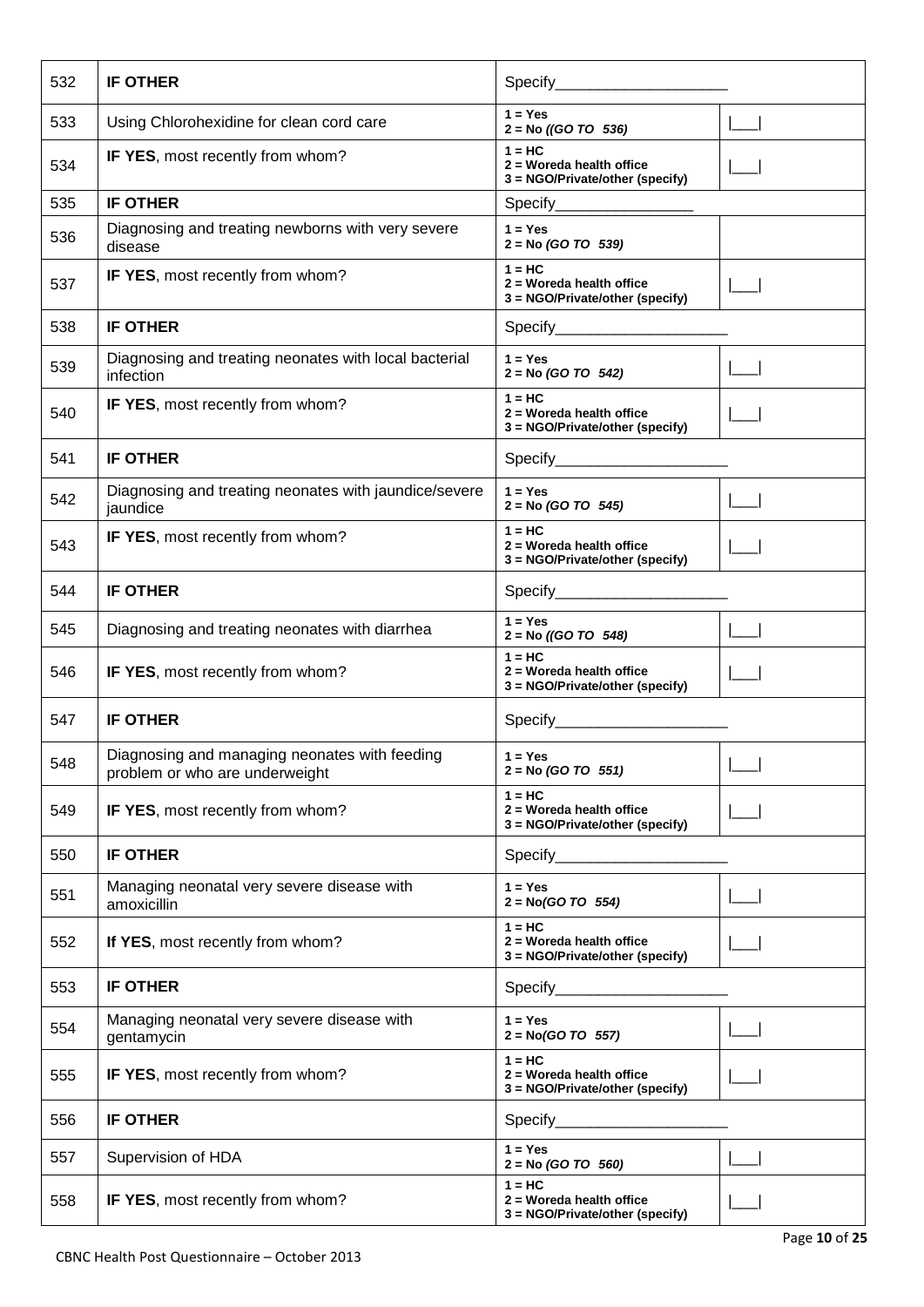| 559 | <b>IF OTHER</b>                                                                                                                     |                                                                                                                                   |  |
|-----|-------------------------------------------------------------------------------------------------------------------------------------|-----------------------------------------------------------------------------------------------------------------------------------|--|
| 560 | iCCM training                                                                                                                       | $1 = Yes$<br>$2 = No (GO TO 563)$                                                                                                 |  |
| 561 | IF YES, most recently from whom?                                                                                                    | $1 = HC$<br>2 = Woreda health office<br>3 = NGO/Private/other (specify)                                                           |  |
| 562 | If specify                                                                                                                          | Specify________________                                                                                                           |  |
| 563 | Using referral forms                                                                                                                | $1 = Yes$<br>$2 = No(GO TO 566)$                                                                                                  |  |
| 564 | IF YES, most recently from whom?                                                                                                    | $1 = HC$<br>2 = Woreda health office<br>3 = NGO/Private/other (specify)                                                           |  |
| 565 | If specify                                                                                                                          |                                                                                                                                   |  |
| 566 | Using/filling family folder                                                                                                         | $1 = Yes$<br>$2 = No(GO TO 569)$                                                                                                  |  |
| 567 | IF YES, most recently from whom?                                                                                                    | $1 = HC$<br>2 = Woreda health office<br>3 = NGO/Private/other (specify)                                                           |  |
| 568 | If specify                                                                                                                          | Specify_____________________                                                                                                      |  |
| 569 | Have you attended (refresher) integrated training for<br>services to mothers and newborns?                                          | $1 = Yes$<br>$2 = No (GO TO 572)$                                                                                                 |  |
| 570 | IF YES, most recently who organised the integrated<br>training?                                                                     | $1 = HC$<br>2 = Woreda health office<br>3 = NGO/Private/other (specify)                                                           |  |
| 571 | <b>IF OTHER</b>                                                                                                                     | Specify_______________________                                                                                                    |  |
| 572 | Can you tell us whether or not you were satisfied with<br>the newborn training received?<br>(Do not give options to the respondent) | $1 = Yes$ was satisfied<br>2 = No was not satisfied (GO to<br>574)<br>3 = Neither satisfied nor<br>dissatisfied (Go to Section 6) |  |
| 573 | <b>IF YES, then what was the level of satisfaction</b><br>(give both options to the respondent)                                     | 1. Fully satisfied (Go to Section 6)<br>2. Somewhat satisfied (Go to<br>Section 6)                                                |  |
| 574 | IF NO, then what was the level of dissatisfaction<br>(give both options to the respondent)                                          | 1. Fully dissatisfied<br>2. Somewhat dissatisfied                                                                                 |  |

### **SECTION 6: SUPERVISION**

#### **Interviewer:**

*I would now like to ask some questions about supportive supervision you have received. By supportive supervision I mean being visited by individuals* from *the region, zone, woreda and/or health center to discuss, review and give feedback on your work.*

| 600                      | Have you received a supportive supervisory visit in<br>the last 3 months? |                               |                            | $1 = Yes$<br>$2 = No$ (If no, go to 629) |  |
|--------------------------|---------------------------------------------------------------------------|-------------------------------|----------------------------|------------------------------------------|--|
|                          |                                                                           | For all: $1 = yes$ , $2 = no$ |                            |                                          |  |
| <b>IF YES: Who from?</b> |                                                                           | 601                           | Federal Ministry of Health |                                          |  |
|                          |                                                                           | 602                           | Region                     |                                          |  |
|                          | Select all mentioned                                                      | 603                           | Zone                       |                                          |  |
|                          |                                                                           | 604                           | Woreda health office       |                                          |  |
|                          |                                                                           | 605                           | PHCU/health centre         |                                          |  |
|                          |                                                                           | 606                           | <b>NGO</b>                 |                                          |  |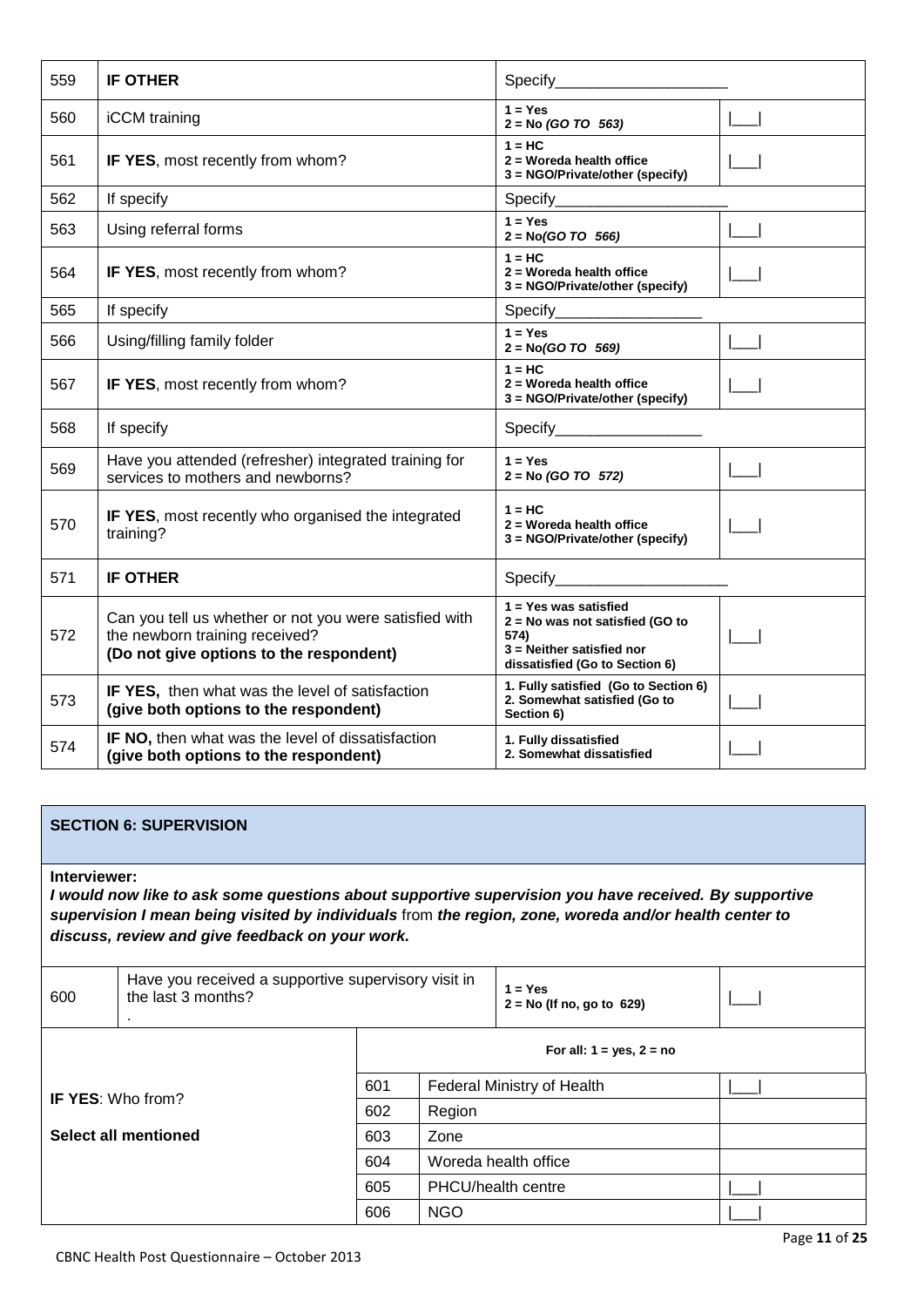|                                                                                                                                                                                                                                                                      |                                                                                                                                                     |     | Other (specify)                                                                                   |                                                                                              |  |
|----------------------------------------------------------------------------------------------------------------------------------------------------------------------------------------------------------------------------------------------------------------------|-----------------------------------------------------------------------------------------------------------------------------------------------------|-----|---------------------------------------------------------------------------------------------------|----------------------------------------------------------------------------------------------|--|
|                                                                                                                                                                                                                                                                      |                                                                                                                                                     | 608 | Specify                                                                                           |                                                                                              |  |
| 609                                                                                                                                                                                                                                                                  | If 500 yes: How many times did you receive this<br>visit in the last 3 months?                                                                      |     |                                                                                                   | Enter total number of times                                                                  |  |
| 610                                                                                                                                                                                                                                                                  | Who did you receive a supervision visit from the last<br>time? Select one                                                                           |     |                                                                                                   | 1 = Woreda Health Office<br>$2 = PHCU/$ health centre<br>$3 = NGO$<br>$4 = Other (specific)$ |  |
| 611                                                                                                                                                                                                                                                                  | <b>IF OTHER</b>                                                                                                                                     |     | Specify                                                                                           |                                                                                              |  |
|                                                                                                                                                                                                                                                                      |                                                                                                                                                     |     |                                                                                                   | For all: $1 = yes$ , $2 = no$                                                                |  |
|                                                                                                                                                                                                                                                                      |                                                                                                                                                     | 612 |                                                                                                   | Discussing level of reporting from HDA<br>on early identification of pregnancy               |  |
|                                                                                                                                                                                                                                                                      |                                                                                                                                                     |     |                                                                                                   | Discussing provision focused ANC                                                             |  |
|                                                                                                                                                                                                                                                                      |                                                                                                                                                     | 614 | delivery                                                                                          | Discussing promotion of institutional                                                        |  |
|                                                                                                                                                                                                                                                                      |                                                                                                                                                     | 615 |                                                                                                   | Discussing safe and clean delivery                                                           |  |
|                                                                                                                                                                                                                                                                      |                                                                                                                                                     | 616 |                                                                                                   | Discussing immediate newborn care<br>including cord care (chlorohexidine)                    |  |
|                                                                                                                                                                                                                                                                      | If YES: Did that visit include any of the                                                                                                           | 617 | Discussing recognition of asphyxia, initial<br>stimulation and resuscitation of newborn<br>babies |                                                                                              |  |
| following?                                                                                                                                                                                                                                                           |                                                                                                                                                     | 618 | Discussing prevention and management<br>of hypothermia                                            |                                                                                              |  |
|                                                                                                                                                                                                                                                                      | <b>Select all mentioned</b>                                                                                                                         | 619 | Discussing management of pre-term<br>and/or low birth weight neonates                             |                                                                                              |  |
|                                                                                                                                                                                                                                                                      |                                                                                                                                                     | 620 | Discussing management of very severe<br>disease in newborns                                       |                                                                                              |  |
|                                                                                                                                                                                                                                                                      |                                                                                                                                                     | 621 | Discussing HEW activities with HDA                                                                |                                                                                              |  |
|                                                                                                                                                                                                                                                                      |                                                                                                                                                     | 622 | Observing record keeping and reporting                                                            |                                                                                              |  |
|                                                                                                                                                                                                                                                                      |                                                                                                                                                     | 623 | Checking/delivering supplies/training<br>manuals. job aides, request forms                        |                                                                                              |  |
|                                                                                                                                                                                                                                                                      |                                                                                                                                                     | 624 |                                                                                                   | Observing client interaction                                                                 |  |
|                                                                                                                                                                                                                                                                      |                                                                                                                                                     | 625 |                                                                                                   | Conducted household visits together                                                          |  |
|                                                                                                                                                                                                                                                                      |                                                                                                                                                     | 626 |                                                                                                   | Providing feedback to you on your work                                                       |  |
|                                                                                                                                                                                                                                                                      |                                                                                                                                                     | 627 | Other (specify)                                                                                   |                                                                                              |  |
|                                                                                                                                                                                                                                                                      |                                                                                                                                                     | 628 | Specify                                                                                           |                                                                                              |  |
| Interviewer:<br>I would now like to ask you some questions about performance review and clinical mentoring. By clinical<br>mentoring, I mean when health center and health post staff meet together to discuss performance, targets,<br>and ways to achieve targets? |                                                                                                                                                     |     |                                                                                                   |                                                                                              |  |
| 629                                                                                                                                                                                                                                                                  | In the past 6 months, have the health center and health<br>post staff met together to discuss performance, targets,<br>and ways to achieve targets? |     |                                                                                                   | $1 = Yes$<br>$2 = No (SKIP TO 541)$                                                          |  |
|                                                                                                                                                                                                                                                                      | Did that meeting cover performance and                                                                                                              |     |                                                                                                   | For each: $1 = Yes$ 2 = No                                                                   |  |
|                                                                                                                                                                                                                                                                      | targets on the following?                                                                                                                           | 630 |                                                                                                   | Early identification of pregnancy                                                            |  |
|                                                                                                                                                                                                                                                                      |                                                                                                                                                     | 631 | <b>Focused ANC</b>                                                                                |                                                                                              |  |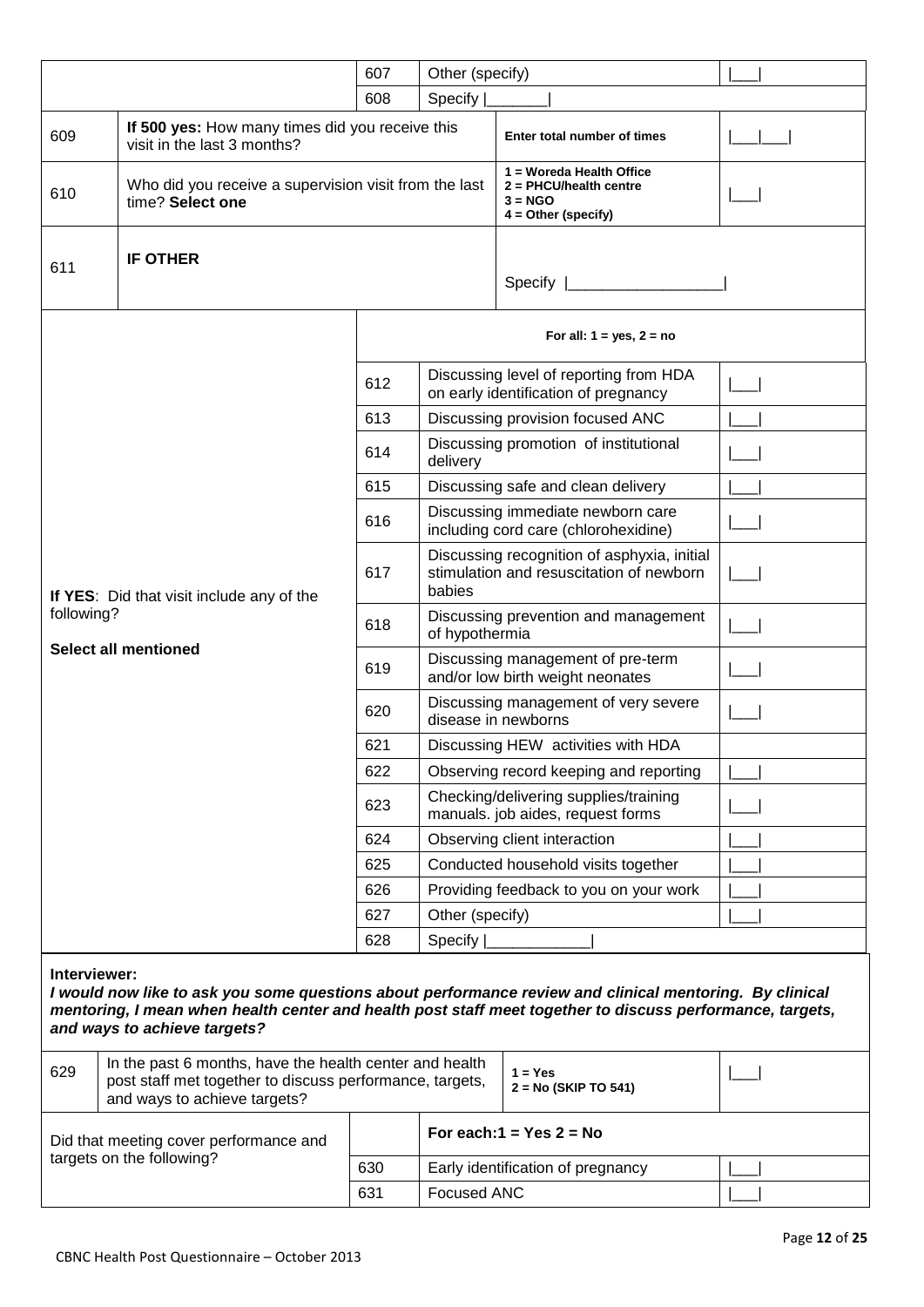|     |                                                                                                                                       | 632                                           |                       | Promotion of institutional delivery                                          |  |
|-----|---------------------------------------------------------------------------------------------------------------------------------------|-----------------------------------------------|-----------------------|------------------------------------------------------------------------------|--|
|     |                                                                                                                                       | 633                                           |                       | Safe and clean delivery                                                      |  |
|     |                                                                                                                                       | 634                                           | care (chlorohexidine) | Immediate newborn care including cord                                        |  |
|     |                                                                                                                                       | 635                                           | babies                | Recognition of asphyxia, initial<br>stimulation and resuscitation of newborn |  |
|     |                                                                                                                                       | 636                                           | hypothermia           | Prevention and management of                                                 |  |
|     |                                                                                                                                       | 637                                           |                       | Cover management of pre-term and/or<br>low birth weight neonates             |  |
| 638 |                                                                                                                                       | Management of neonatal/very severe<br>disease |                       |                                                                              |  |
| 639 | Did that meeting extract data from HEW newborn<br>registers?                                                                          |                                               |                       | $1 = Yes$<br>$2 = No$                                                        |  |
| 640 | At that meeting, did the health center staff get a chance<br>to offer mentoring directly to you the HEWs under this<br>health center? |                                               |                       | $1 = Yes$<br>$2 = No$                                                        |  |

| 641                                                                                     | Have you received a supportive supervisory visit in the<br>last 3 months specifically for iCCM?                       |     |                                                   | $1 = Yes$<br>$2 = No$ (GO to 650)                                                                                                 |  |  |  |
|-----------------------------------------------------------------------------------------|-----------------------------------------------------------------------------------------------------------------------|-----|---------------------------------------------------|-----------------------------------------------------------------------------------------------------------------------------------|--|--|--|
|                                                                                         |                                                                                                                       |     | For all: $1 = yes$ , $2 = no$                     |                                                                                                                                   |  |  |  |
|                                                                                         |                                                                                                                       | 642 |                                                   | <b>Federal Ministry of Health</b>                                                                                                 |  |  |  |
|                                                                                         | If YES: Who from?                                                                                                     | 643 |                                                   | Regional health bureau                                                                                                            |  |  |  |
| Select all mentioned                                                                    |                                                                                                                       | 644 |                                                   | Zonal health department                                                                                                           |  |  |  |
|                                                                                         |                                                                                                                       |     |                                                   | Woreda health office                                                                                                              |  |  |  |
|                                                                                         |                                                                                                                       | 646 | PHCU/health centre                                |                                                                                                                                   |  |  |  |
|                                                                                         |                                                                                                                       | 647 | <b>NGO</b>                                        |                                                                                                                                   |  |  |  |
|                                                                                         |                                                                                                                       | 648 | Other (specify)                                   |                                                                                                                                   |  |  |  |
|                                                                                         |                                                                                                                       | 649 | Specify                                           |                                                                                                                                   |  |  |  |
| 650                                                                                     | Can you tell us whether or not you were satisfied with<br>the supportive supervision received?<br>Do not read options |     |                                                   | $1 = Yes$ was satisfied<br>2 = No was not satisfied (GO to<br>652)<br>3 = Neither satisfied nor<br>dissatisfied (Go to Section 7) |  |  |  |
| 651                                                                                     | IF YES, then what was the level of satisfaction?<br><b>Read options</b>                                               |     |                                                   | 1. Fully satisfied (Go to Section 7)<br>2. Somewhat satisfied (Go to<br>Section 7)                                                |  |  |  |
| <b>IF NO, then what was the level of dissatisfaction?</b><br>652<br><b>Read options</b> |                                                                                                                       |     | 1. Fully dissatisfied<br>2. Somewhat dissatisfied |                                                                                                                                   |  |  |  |

| SECTION 7. HEWs services provided in the last 3 months                                                                                                    |                                                                                                         |  |  |  |  |  |  |
|-----------------------------------------------------------------------------------------------------------------------------------------------------------|---------------------------------------------------------------------------------------------------------|--|--|--|--|--|--|
|                                                                                                                                                           | Interviewer: I would now like to ask you about the services you that you provided in the last 3 months. |  |  |  |  |  |  |
| Refer to HEWs record books (at the health post registers) to complete the following; only count events<br>attended by the specific HEW being interviewed: |                                                                                                         |  |  |  |  |  |  |
| Interviewer: do you have access to the HEW<br>700<br>$1 = yes$                                                                                            |                                                                                                         |  |  |  |  |  |  |
|                                                                                                                                                           | .                                                                                                       |  |  |  |  |  |  |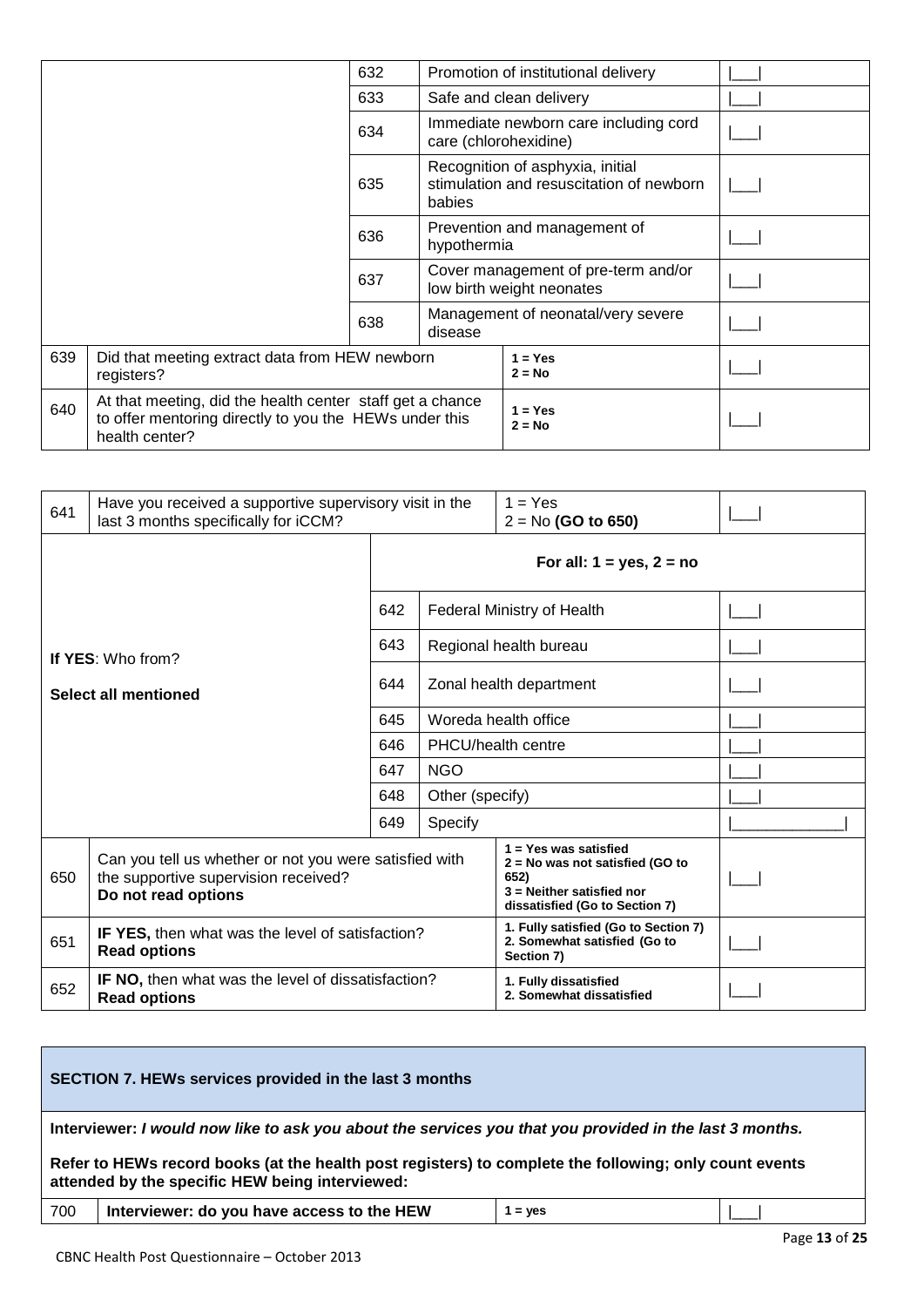|     | written records for this section?                                                                                                                                | $2 = no$                                                         |  |
|-----|------------------------------------------------------------------------------------------------------------------------------------------------------------------|------------------------------------------------------------------|--|
| 701 | Do you map the pregnant women in your community?<br>Interviewer: check the posters displayed at the<br>health post to see if the HEW does map pregnant<br>women. | $1 = yes$<br>$2 = no$                                            |  |
| 702 | Do you conduct pregnant women conference in the<br>community?                                                                                                    | $1 = yes$<br>$2 = no$                                            |  |
| 703 | How frequently do you conduct the pregnant women's<br>conference?                                                                                                | $1 =$ Once a week<br>2 = every two weeks<br>$3 =$ once a month   |  |
| 704 | Did you provide pregnancy care to any women in the<br>three months?                                                                                              | $1 = yes$<br>$2 = no GOTO 706$                                   |  |
| 705 | IF YES: How many women did you provide ANC to in<br>the last three months?                                                                                       | Enter number                                                     |  |
| 706 | Did you refer any pregnant women from this health<br>post to a health center or hospital in the last three<br>months?                                            | $1 = yes$<br>$2 = no GOTO708$                                    |  |
| 707 | IF YES: how many?                                                                                                                                                | Enter number                                                     |  |
| 708 | Did you assist a labour in the last three months?                                                                                                                | $1 = yes$<br>$2 = no GOTO 710$                                   |  |
| 709 | IF YES: How many deliveries did you attend in the last<br>three months                                                                                           | <b>Enter number</b>                                              |  |
| 710 | Did you refer any women in labour from this health<br>post to a health center or hospital in the last three<br>months? (Health Center or Hospital)               | $1 = yes$<br>$2 = no GOTO 712$                                   |  |
| 711 | IF YES: How many?                                                                                                                                                | Enter number                                                     |  |
| 712 | Did you see any women to provide postpartum care in<br>the last three months?                                                                                    | $1 = yes$<br>2 = no GO TO 714                                    |  |
| 713 | IF YES: How many women did you see for PNC in the<br>last three months?                                                                                          | Enter number                                                     |  |
| 714 | Did you refer any post partum women from this health<br>post to a health center or hospital in the past three<br>months?                                         | $1 = yes$<br>2 = no GO TO 716                                    |  |
| 715 | IF YES: How many?                                                                                                                                                | Enter number                                                     |  |
| 716 | Did you see any newborns to provide a postnatal<br>check for in the last three months?                                                                           | $1 = yes$<br>$2 = no GOTO 718$                                   |  |
| 717 | IF YES: How many newborns did you provide a<br>postnatal check for in the last three months?                                                                     | Enter number                                                     |  |
| 718 | Did you refer any newborns from this health post to a<br>health center or hospital in the past three months?                                                     | $1 = yes$<br>2 = no GO TO 720                                    |  |
| 719 | IF YES: How many?                                                                                                                                                | Enter number                                                     |  |
| 720 | Did you give care for asphyxia, initial stimulation, or<br>resuscitation to newborn in the past three months?                                                    | $1 = yes$<br>2 = no GO TO 722                                    |  |
| 721 | IF YES: How many?                                                                                                                                                | Enter number                                                     |  |
| 722 | Did you use chlorohexidine for newborn cord care in<br>the last three months?                                                                                    | $1 = yes$<br>2 = no GO TO 724<br>3 = Chlorhexidine not available |  |
| 723 | IF YES: How many?                                                                                                                                                | Enter number                                                     |  |
| 724 | Did you give care for prevention and management of<br>hypothermia in the last three months?                                                                      | $1 = ves$<br>2 = no GO TO 726                                    |  |
| 725 | IF YES: How many?                                                                                                                                                | Enter number                                                     |  |
| 726 | Did you provide care for pre-term and/or low birth                                                                                                               | $1 = yes$<br>2 = no GO TO 728                                    |  |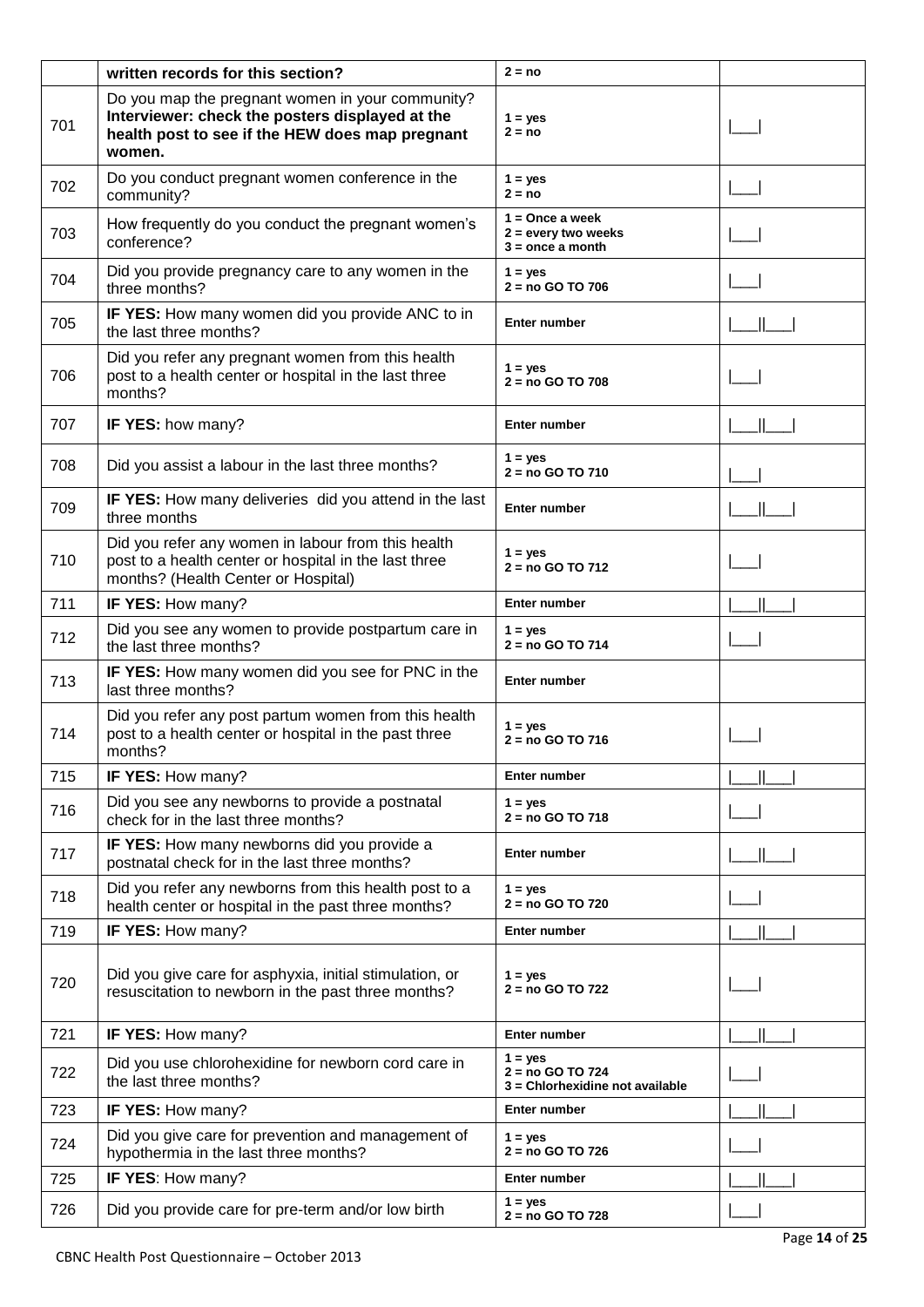|     | weight neonates in the last three months?                                                                                                                                                                 |                            |                                   |                                                                |  |
|-----|-----------------------------------------------------------------------------------------------------------------------------------------------------------------------------------------------------------|----------------------------|-----------------------------------|----------------------------------------------------------------|--|
| 727 | IF YES: How many?                                                                                                                                                                                         |                            | <b>Enter number</b>               |                                                                |  |
| 728 | Did you treat newborns with suspected very severe<br>disease in the last three months?                                                                                                                    |                            |                                   | $1 = yes$<br>2 = no GO TO 731<br>3 = Antibiotics not available |  |
| 729 | IF YES: how many?                                                                                                                                                                                         |                            | Enter number                      |                                                                |  |
| 730 | IF YES: how many completed the treatment                                                                                                                                                                  |                            |                                   | Enter number                                                   |  |
| 731 | Did you refer any newborns from this health post to a<br>health center or hospital for very severe disease in the<br>past three months?                                                                   |                            |                                   | $1 = yes$<br>$2 = no GOTO 733$                                 |  |
| 732 | IF YES: How many?                                                                                                                                                                                         |                            |                                   | Enter number                                                   |  |
| 733 | Did you see any newborns with diarrhea in the last<br>three months?                                                                                                                                       |                            |                                   | $1 = yes$<br>$2 = no GOTO 735$                                 |  |
| 734 | IF YES, how many?                                                                                                                                                                                         |                            |                                   | <b>Enter number</b>                                            |  |
| 735 | Did you see any newborns with jaundice in the last<br>three months?                                                                                                                                       |                            |                                   | $1 = yes$<br>2 = no GO TO 737                                  |  |
| 736 | IF YES, how many?                                                                                                                                                                                         |                            |                                   | <b>Enter number</b>                                            |  |
| 737 | Are the maternity record books completely up to date<br>until the day before survey?                                                                                                                      |                            |                                   | $1 = yes$<br>$2 = no$                                          |  |
| 738 | What is number of maternity cases maintained in the<br>last three months in the maternity register?                                                                                                       |                            |                                   | Enter number                                                   |  |
|     |                                                                                                                                                                                                           | For each: $1 = Yes$ 2 = No |                                   |                                                                |  |
|     |                                                                                                                                                                                                           | 739                        | Religious leaders                 |                                                                |  |
|     | In the last three months did you meet any of<br>the following to discuss maternal and                                                                                                                     | 740<br>organizations       |                                   | Health based or community based                                |  |
|     | newborn health?                                                                                                                                                                                           | 741                        | <b>Women Savings Associations</b> |                                                                |  |
|     | Select all that apply                                                                                                                                                                                     | 742                        | Command post                      |                                                                |  |
|     |                                                                                                                                                                                                           | 743                        |                                   | <b>Traditional birth attendants</b>                            |  |
|     |                                                                                                                                                                                                           | 744                        | Other (specify)                   |                                                                |  |
|     |                                                                                                                                                                                                           | 745                        | Specify _                         |                                                                |  |
| 746 | In this kebele, is it customary for mothers to keep their<br>newborns at home after birth for several days or weeks<br>without taking the baby out?                                                       |                            |                                   | $1 = Yes$<br>$2 = No - GO$ to 748                              |  |
| 747 | IF YES, what is the average number of days that<br>newborns are kept in the house without going out?                                                                                                      |                            |                                   | Enter number of days                                           |  |
| 748 | In this kebele, is it is customary to have no visitors<br>come and see the baby for several days or weeks?<br>This includes visitors for any reason: health care<br>workers, extended family, or friends. |                            |                                   | $1 = Yes$<br>$2 = No - GO to 750$                              |  |
| 749 | IF YES, what is the average number of days to have<br>no visitors come and see the baby?                                                                                                                  |                            |                                   | Enter number of days                                           |  |
| 750 | In this kebele, is it customary for only the mother to<br>have physical contact with the baby for several days or<br>weeks?                                                                               |                            |                                   | $1 = Yes$<br>$2 = No - GO$ to Section 8                        |  |
| 751 | IF YES, what is the average number of days for only<br>the mother to have physical contact with the baby?                                                                                                 |                            |                                   | Enter number of days                                           |  |

# **SECTION 8. ALL HEWs - Recalled activities at the last delivery**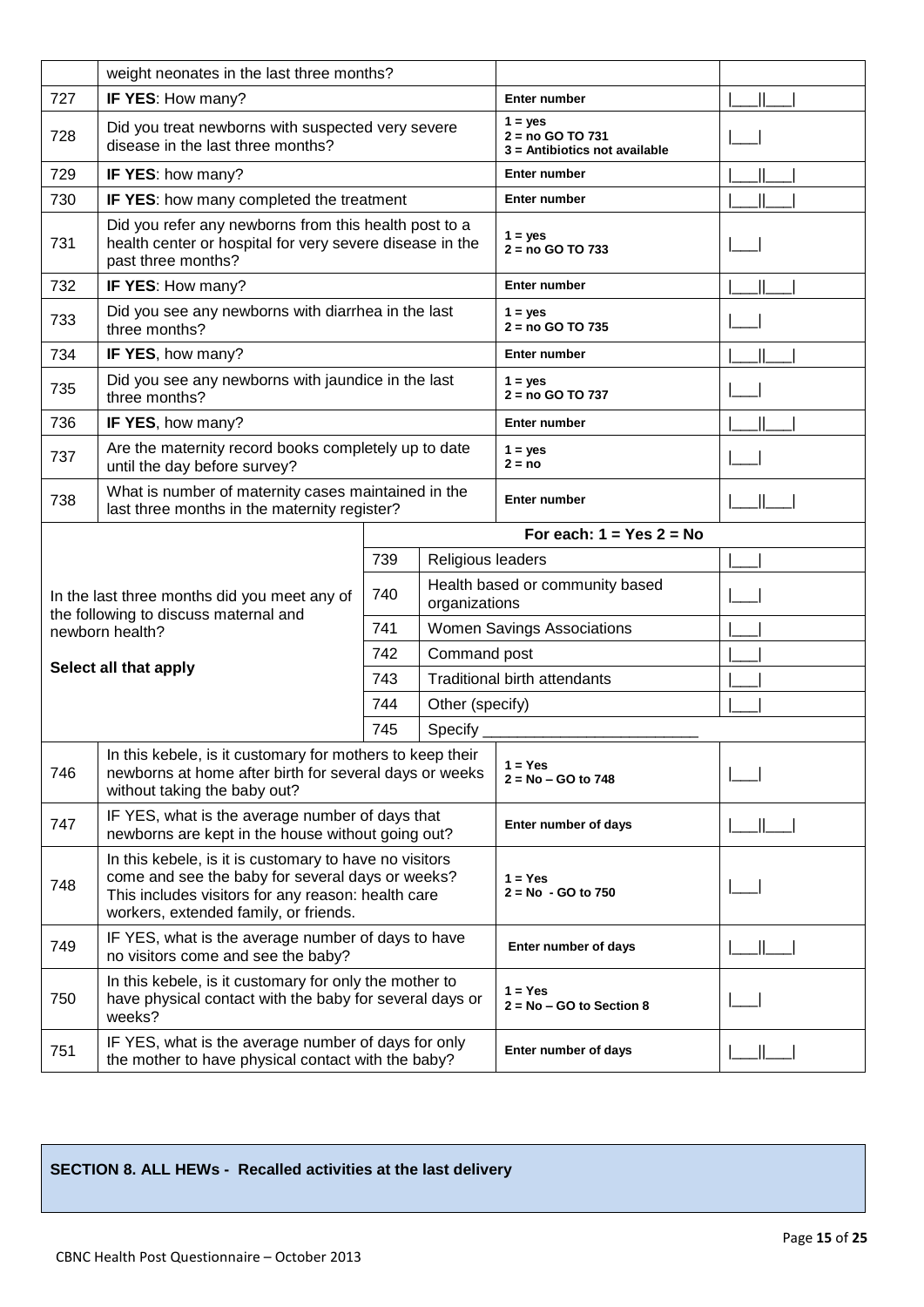| Interviewer:<br>I would now like to ask you a delivery you attended in the last 3 months |                                                                                                                                    |                                              |                                                       |                                                      |  |  |
|------------------------------------------------------------------------------------------|------------------------------------------------------------------------------------------------------------------------------------|----------------------------------------------|-------------------------------------------------------|------------------------------------------------------|--|--|
|                                                                                          | Use the register to identify the last birth attended by the HEW being interviewed                                                  |                                              |                                                       |                                                      |  |  |
| 800                                                                                      | Have you ever attended a delivery?                                                                                                 | $1 = yes$<br>$2 = no$ if no, go to Section 9 |                                                       |                                                      |  |  |
| 801                                                                                      | Was the birth within the past 3 months?                                                                                            |                                              |                                                       | $1 = yes$<br>$2 = no GO$ to Section 9                |  |  |
| 802                                                                                      | Where did the delivery take place?                                                                                                 |                                              |                                                       | 1 = Health Post<br>2 = Home<br>$3 =$ Other (specify) |  |  |
| 803                                                                                      | <b>IF OTHER</b>                                                                                                                    |                                              |                                                       | $Specify$ <sub>_______</sub>                         |  |  |
| 804                                                                                      | Do you remember the details of the delivery that took<br>place on [date], that you attended?                                       |                                              |                                                       | $1 = yes$<br>$2 = no$ if no, go to Section 9         |  |  |
|                                                                                          | About that delivery:<br>Interviewer - use the health post record books as well as questioning the HEW to complete this information |                                              |                                                       |                                                      |  |  |
| 805                                                                                      | Did the labour end in a live birth?                                                                                                |                                              |                                                       | $1 = yes$<br>$2 = no (GO TO 809)$                    |  |  |
| 806                                                                                      | Did you weigh the baby?                                                                                                            |                                              |                                                       | $1 = ves$<br>$2 = no (GO TO 808)$                    |  |  |
| 807                                                                                      | Was the baby low birth weight? ( $<$ 2500g, or $<$ 2.5kg)                                                                          |                                              |                                                       | $1 = yes$<br>$2 = no$<br>$3 =$ don't remember        |  |  |
| 808                                                                                      | gestation)?                                                                                                                        | Was the baby born prematurely (<37 weeks     |                                                       |                                                      |  |  |
| 809                                                                                      | Was the mother referred from this health post to a<br>health center or hospital?                                                   |                                              |                                                       | $1 = Yes$<br>$2 = No$                                |  |  |
| 810                                                                                      | Was the newborn referred from this health post to a<br>health center or hospital?                                                  |                                              |                                                       | $1 = Yes$<br>$2 = No$                                |  |  |
| 811                                                                                      | Was the mother alive after delivery?                                                                                               |                                              |                                                       | $1 = Yes$<br>$2 = No$                                |  |  |
| 812                                                                                      | Did the woman receive misoprostol?                                                                                                 |                                              |                                                       | $1 = Yes$<br>$2 = No$                                |  |  |
| 813                                                                                      | Was there another member of staff available to assist<br>you when you delivered the baby?                                          |                                              |                                                       | $1 = Yes$<br>$2 = No$                                |  |  |
|                                                                                          |                                                                                                                                    |                                              | For each: $1 = Yes$ 2 = No                            |                                                      |  |  |
|                                                                                          |                                                                                                                                    | 814                                          | shoulder comes out                                    | Clean the baby's mouth before the                    |  |  |
|                                                                                          |                                                                                                                                    | 815                                          |                                                       | Clean the baby's mouth, face and nose                |  |  |
|                                                                                          |                                                                                                                                    | 816                                          |                                                       | Ensure the baby is breathing                         |  |  |
|                                                                                          | What immediate care did you give the                                                                                               | 817                                          |                                                       | Ensure the baby is dry                               |  |  |
| newborn?                                                                                 |                                                                                                                                    | 818                                          | Observe for colour                                    |                                                      |  |  |
|                                                                                          | Do not prompt, select all mentioned                                                                                                | 819                                          | skin)                                                 | Ensure the baby is kept warm (skin to                |  |  |
|                                                                                          |                                                                                                                                    | 820                                          |                                                       | Administer TTC for the eyes                          |  |  |
|                                                                                          |                                                                                                                                    | 821                                          | Weigh the baby                                        |                                                      |  |  |
|                                                                                          |                                                                                                                                    |                                              |                                                       | Care for the umbilical cord                          |  |  |
|                                                                                          |                                                                                                                                    | 823                                          | minutes                                               | Initiate breastfeeding within the first 30           |  |  |
|                                                                                          |                                                                                                                                    | 824                                          | Evaluate/examine the newborn within the<br>first hour |                                                      |  |  |
| 825                                                                                      | Was there a need to resuscitate the baby?                                                                                          |                                              |                                                       | $1 = yes$<br>$2 = no(GO TO 833)$                     |  |  |
|                                                                                          | If YES What main actions did you take?<br>For each: $1 = Yes$ 2 = No                                                               |                                              |                                                       |                                                      |  |  |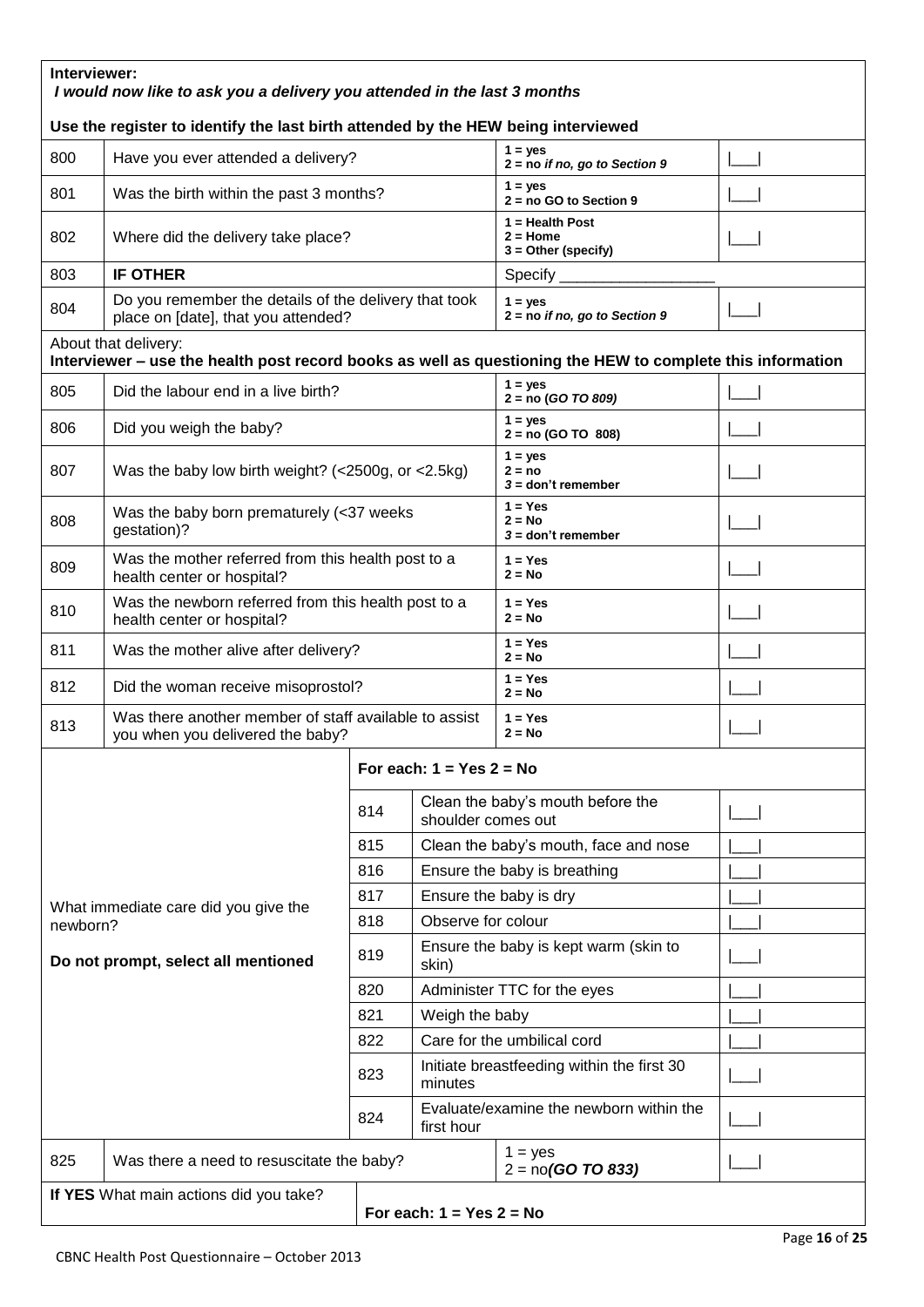| Do not prompt, select all mentioned      |                        |                                       |  |  |  |
|------------------------------------------|------------------------|---------------------------------------|--|--|--|
|                                          | 826                    | Opening the airways                   |  |  |  |
|                                          | 827                    | Cleaning the mouth/use suction devise |  |  |  |
|                                          | 828                    | Wrapping the baby                     |  |  |  |
|                                          | 829<br>Drying the baby |                                       |  |  |  |
|                                          | 830                    | Use the ambu bag / face mask          |  |  |  |
|                                          | 831                    | Heart massage                         |  |  |  |
|                                          |                        |                                       |  |  |  |
|                                          |                        | For each: $1 = Yes$ 2 = No            |  |  |  |
|                                          | 832                    | Apply water                           |  |  |  |
|                                          | 833                    | Apply alcohol                         |  |  |  |
| What were the key elements of cord care? | 834                    | Apply chlorhexidine                   |  |  |  |
| Do not prompt, select all mentioned      | 835                    | Apply other (antiseptic)              |  |  |  |
|                                          | 836                    | Apply nothing                         |  |  |  |
|                                          | 837                    | Wrapped with a dry dressing           |  |  |  |
|                                          | 838                    | Other (specify)                       |  |  |  |
|                                          |                        |                                       |  |  |  |

|       | SECTION 9. For Health Extension Worker about Health Development Army (HDA) and Command Post |     |                                                                      |                                                           |  |  |  |
|-------|---------------------------------------------------------------------------------------------|-----|----------------------------------------------------------------------|-----------------------------------------------------------|--|--|--|
|       | Interviewer:<br>Now I want to ask you about the work you do with the HDA in your kebele     |     |                                                                      |                                                           |  |  |  |
| 900   | Are there any community health promoters/HDA<br>working in this kebele?                     |     |                                                                      | $1 = yes$<br>$2 = no (GO TO 939)$                         |  |  |  |
| 901   | How many female HDAs 1-5 network?                                                           |     |                                                                      | <b>Enter Number</b>                                       |  |  |  |
| 902   | How many HDAs 1-30 network?                                                                 |     |                                                                      | <b>Enter Number</b>                                       |  |  |  |
|       |                                                                                             |     |                                                                      | For each: $1 = Yes$ 2 = No                                |  |  |  |
|       |                                                                                             | 903 |                                                                      | MNH problems in the community                             |  |  |  |
|       |                                                                                             | 904 | Importance of early identification of<br>pregnant woman              |                                                           |  |  |  |
|       |                                                                                             | 905 | Importance of ANC                                                    |                                                           |  |  |  |
|       | Do you orient/train HDA in your kebele on                                                   | 906 | How to approach pregnant woman in the<br>community                   |                                                           |  |  |  |
|       | the following in the last 3 months?<br>Read out the options. Select all that                | 907 | How to register pregnant woman in the<br>community                   |                                                           |  |  |  |
| apply |                                                                                             | 908 |                                                                      | How to report pregnant women to HEWs                      |  |  |  |
|       |                                                                                             | 909 |                                                                      | Recognizing danger signs during<br>pregnancy and delivery |  |  |  |
|       |                                                                                             | 910 |                                                                      | Recognizing danger signs for mother                       |  |  |  |
|       |                                                                                             | 911 |                                                                      | Recognizing danger signs for newborn                      |  |  |  |
|       |                                                                                             | 912 |                                                                      | Use of the family health card                             |  |  |  |
|       |                                                                                             | 913 | Generate demand for maternal, newborn,<br>child health and nutrition |                                                           |  |  |  |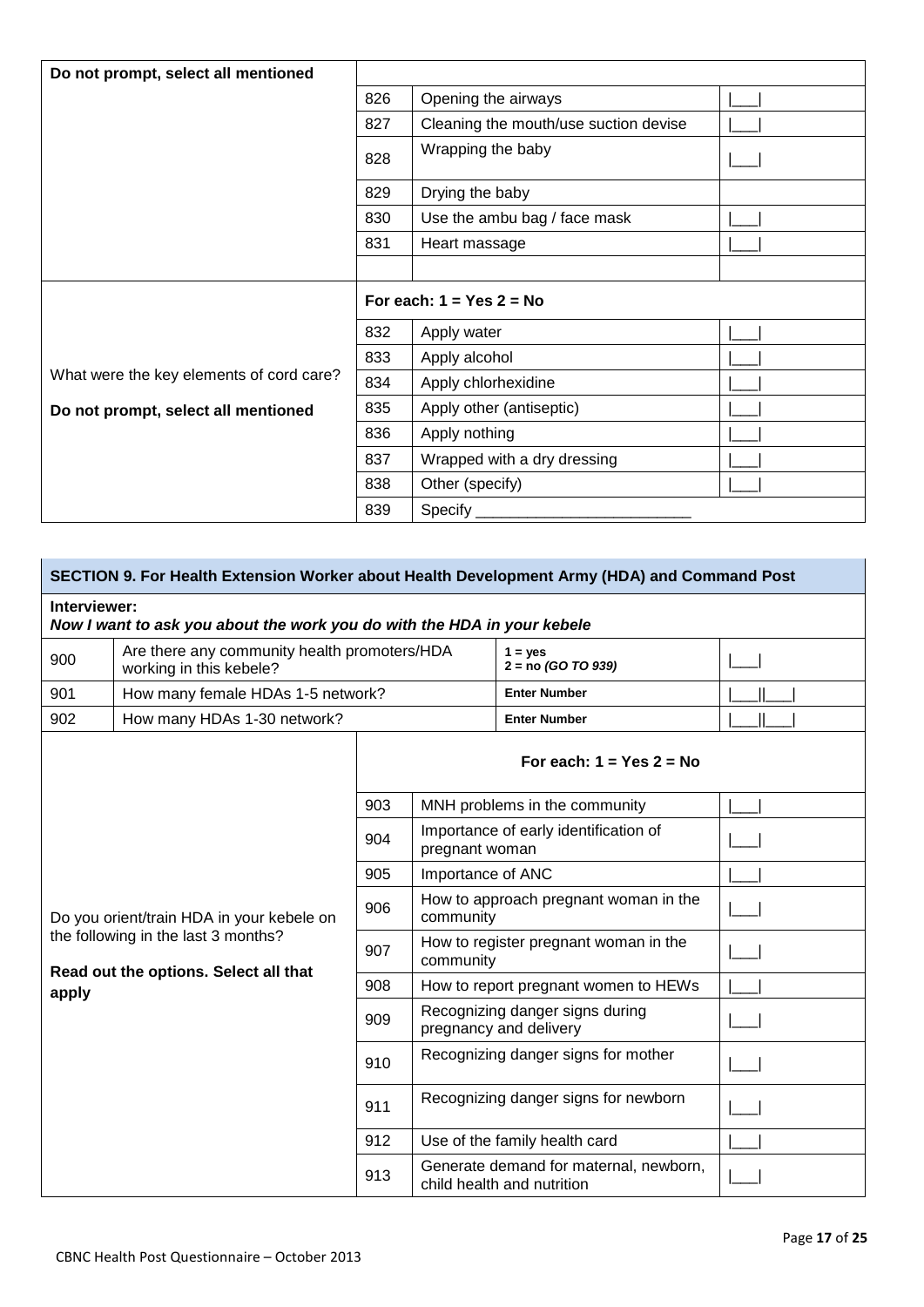|        |                                                                                                                           |                                                          |                      | For each: $1 = Yes$ 2 = No                                                                                                                     |  |
|--------|---------------------------------------------------------------------------------------------------------------------------|----------------------------------------------------------|----------------------|------------------------------------------------------------------------------------------------------------------------------------------------|--|
|        |                                                                                                                           | 914                                                      |                      | Conduct monthly meetings                                                                                                                       |  |
|        |                                                                                                                           | 915                                                      |                      | Plan activities together                                                                                                                       |  |
|        | Do you conduct any of the following with                                                                                  | 916                                                      |                      | Set and review targets                                                                                                                         |  |
| apply  | the HDAs in this kebele?<br>Read out the options. Select all that                                                         | 917                                                      |                      | Provide supportive supervision<br>By supportive supervision I mean<br>meeting with HDAs to discuss, review<br>and give feedback to their work. |  |
|        |                                                                                                                           | 918                                                      |                      | Discuss and/or accept referrals                                                                                                                |  |
|        |                                                                                                                           | 919                                                      | Other (specify)      |                                                                                                                                                |  |
|        |                                                                                                                           | 920                                                      | Specify              |                                                                                                                                                |  |
|        |                                                                                                                           | 921                                                      | None of the above    |                                                                                                                                                |  |
|        |                                                                                                                           |                                                          |                      | For each: $1 = Yes$ 2 = No                                                                                                                     |  |
|        |                                                                                                                           | 922                                                      | the community        | Number of women of reproductive age in                                                                                                         |  |
| HDA?   | What kind of information you receive from                                                                                 | 923                                                      | community            | Reproductive history of women in the                                                                                                           |  |
| apply  | Read out the options. Select all that                                                                                     | Birth control status of women in the<br>924<br>community |                      |                                                                                                                                                |  |
|        |                                                                                                                           | 925                                                      | community            | Number of pregnant women in the                                                                                                                |  |
|        |                                                                                                                           | 926                                                      | Number of deliveries |                                                                                                                                                |  |
|        |                                                                                                                           | 927                                                      | Number of newborns   |                                                                                                                                                |  |
|        |                                                                                                                           | 928                                                      |                      | Number of newborns with danger sings                                                                                                           |  |
| 929    | In the last three months, did your receive information on<br>number of pregnant women in the community from the<br>HDA?   |                                                          |                      | $1 = Yes$<br>$2 = No (GO TO 931)$                                                                                                              |  |
| 930    | From how many HDAs?                                                                                                       |                                                          |                      | <b>Enter Number</b>                                                                                                                            |  |
| 931    | In the last three months, did your receive information on<br>number of women who need PNC visits from the HDA?            |                                                          |                      | $1 = Yes$<br>$2 = No(GO TO 933)$                                                                                                               |  |
| 932    | How many?                                                                                                                 |                                                          |                      | <b>Enter Number</b>                                                                                                                            |  |
| 933    | In the last three months, did your receive information on<br>number of newborns with danger signs from the HDA?           |                                                          |                      | $1 = Yes$<br>$2 = No(GO TO 935)$                                                                                                               |  |
| 934    | How many?                                                                                                                 |                                                          |                      | <b>Enter Number</b>                                                                                                                            |  |
| 935    | In the last three months, did your receive information on<br>number of newborns with very severe disease from the<br>HDA? |                                                          |                      | $1 = Yes$<br>$2 = No(GO TO 937)$                                                                                                               |  |
| 936    | How many?                                                                                                                 |                                                          |                      | <b>Enter Number</b>                                                                                                                            |  |
| 937    | Have you met with the HDAs in this kebele as a group<br>in the last 3 months?                                             |                                                          |                      | $1 = Yes$<br>$2 = No(GO TO 939)$                                                                                                               |  |
| 938    | IF YES, How many times?                                                                                                   |                                                          |                      | <b>Enter number of times</b>                                                                                                                   |  |
| kebele | Interviewer: Now I want to ask you about the work you do with Command Post and model families in your                     |                                                          |                      |                                                                                                                                                |  |

| 939 | Is there a kebele Command Post in your kebele? |  | $1 = Yes$ |  |  |
|-----|------------------------------------------------|--|-----------|--|--|
|-----|------------------------------------------------|--|-----------|--|--|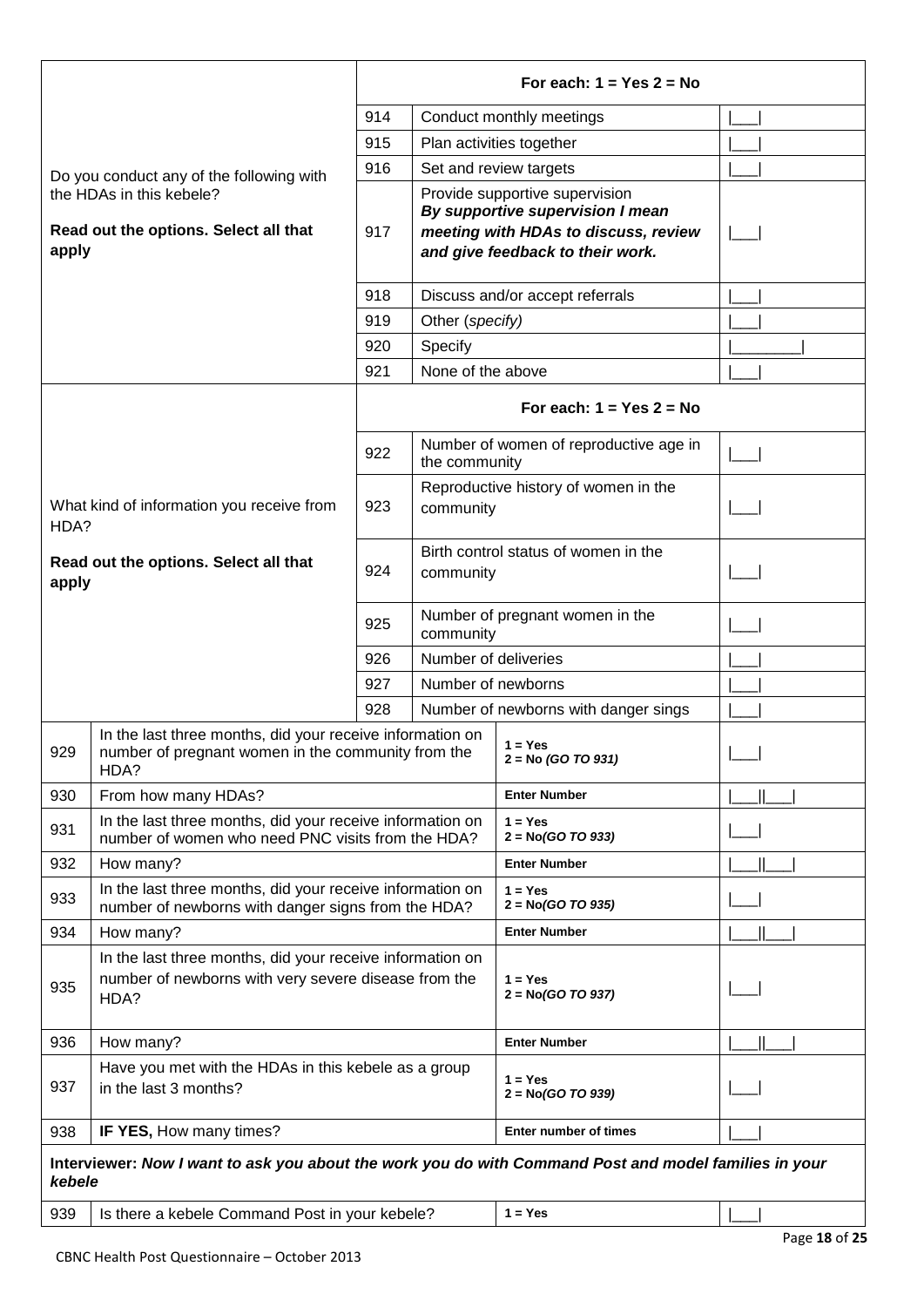|                                                                                            |                                                                                                     |                       |                 | $2 = No (GO TO 950)$                    |  |
|--------------------------------------------------------------------------------------------|-----------------------------------------------------------------------------------------------------|-----------------------|-----------------|-----------------------------------------|--|
| 940                                                                                        | IF YES: Are you a member of that committee?                                                         |                       |                 | $1 = Yes (go)$<br>$2 = No$ (go to 942)  |  |
| <b>IF YES:</b> How many meetings you have attended in last<br>941<br>three months?         |                                                                                                     | <b>Enter Number</b>   |                 |                                         |  |
| Do you receive reports on pregnant women in the<br>942<br>community from the command post? |                                                                                                     | $1 = Yes$<br>$2 = No$ |                 |                                         |  |
|                                                                                            |                                                                                                     |                       |                 | For all: $1 = yes 2 = no$               |  |
|                                                                                            |                                                                                                     | 943                   | <b>ANC</b>      |                                         |  |
|                                                                                            | Do you submit reports to the command                                                                | <b>PNC</b><br>944     |                 |                                         |  |
|                                                                                            | post on the following?                                                                              | 945                   | Delivery        |                                         |  |
|                                                                                            |                                                                                                     | 946                   | Family planning |                                         |  |
|                                                                                            |                                                                                                     | 947                   | Other (specify) |                                         |  |
|                                                                                            |                                                                                                     | 948                   | Specify         |                                         |  |
| 949                                                                                        | In the last three months has the health post received a<br>supervisory visit from the command post? |                       |                 | $1 = yes$<br>$2 = no$                   |  |
| 950                                                                                        | Are there any model families in your kebele                                                         |                       |                 | $1 = ves$<br>$2 = no(GO TO Section 10)$ |  |
| 951                                                                                        | If YES: How many?                                                                                   |                       |                 | Enter number, enter 99 if don't<br>know |  |

## **SECTION 10. FACILITY, EQUIPMENT, MEDCINE AND JOB AIDS**

**Interviewer:** *I would now like to ask you questions about the facility, equipment, medicine and job aids at this health post.* 

**Walk around the facility with the in-charge (or representative) and personally check the availability of equipment and stock.**

**Does the facility have the following essential support services?**

| 1000 | What is the main source of drinking water?                                      | 1 = Piped connection into house<br>2 = Piped connection into yard<br>$3$ = Public standpipes<br>$4 = Boreholes$<br>$5 =$ Protected dug wells<br>$6$ = Protected springs<br>$7 =$ Rainwater collection<br>$8 =$ Surface water<br>$9 =$ Open dug wells<br>10 = Unprotected springs<br>11 = Vendor provided water<br>$12 =$ Bottled water<br>$13 =$ Tanker |  |
|------|---------------------------------------------------------------------------------|---------------------------------------------------------------------------------------------------------------------------------------------------------------------------------------------------------------------------------------------------------------------------------------------------------------------------------------------------------|--|
| 1001 | Water supply available on day of survey                                         | $1 = Yes$<br>$2 = No$                                                                                                                                                                                                                                                                                                                                   |  |
| 1002 | Electricity connection or other power sources (example,<br>gas/solar generator) | $1 = Yes$<br>$2 = No$                                                                                                                                                                                                                                                                                                                                   |  |
| 1003 | Electricity supply on day of survey?                                            | $1 = Yes$<br>$2 = No$                                                                                                                                                                                                                                                                                                                                   |  |
| 1004 | Functional sterilizer, cooker or stove?                                         | $1 = Yes$<br>$2 = No$                                                                                                                                                                                                                                                                                                                                   |  |
| 1005 | Functional fridge?                                                              | $1 = Yes$<br>$2 = No$                                                                                                                                                                                                                                                                                                                                   |  |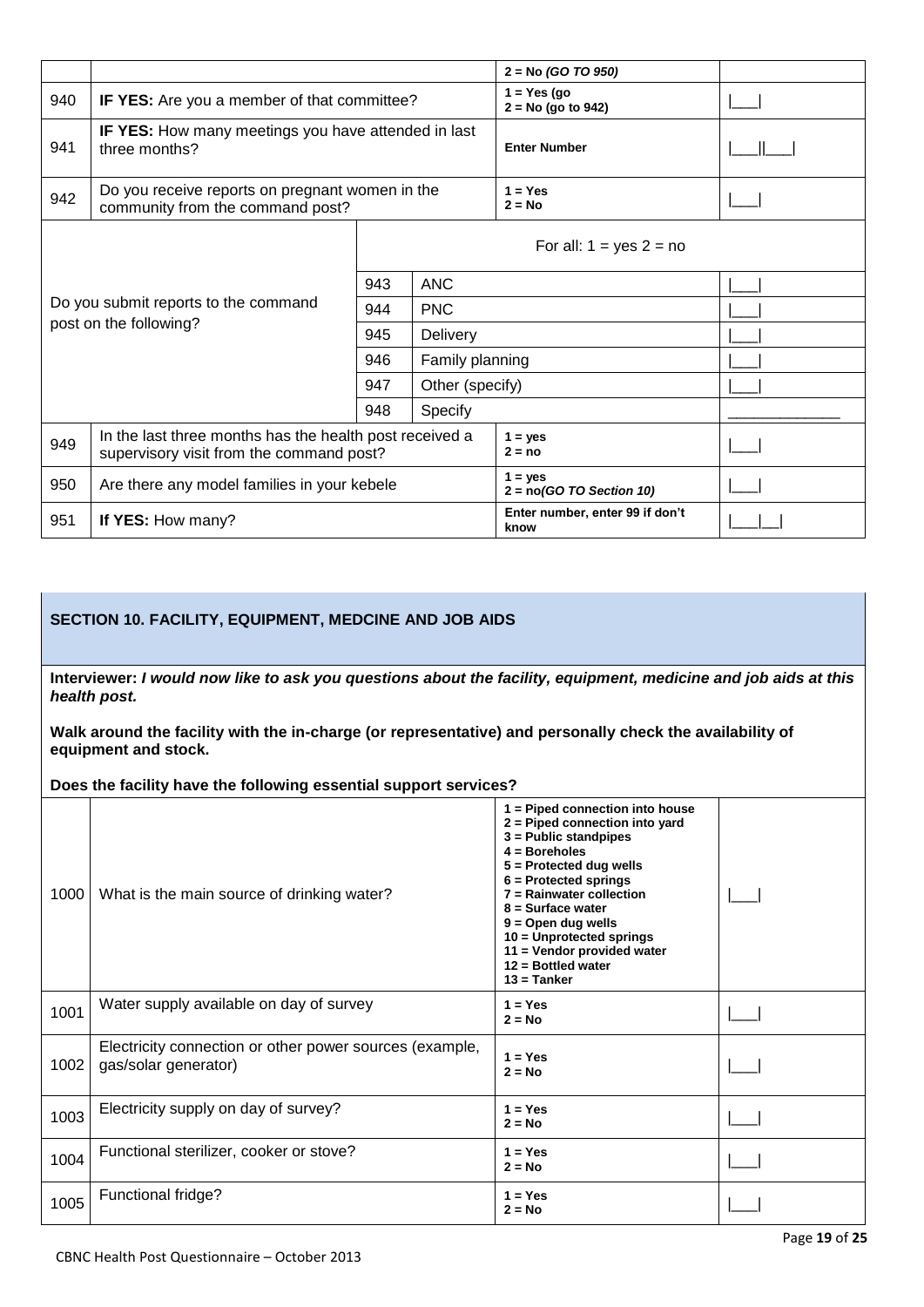| 1006 | Toilets accessible to facility users?                                                                                                     |      |       | $1 = Yes$<br>$2 = No$                                                                                                                                                                                             |  |  |  |  |
|------|-------------------------------------------------------------------------------------------------------------------------------------------|------|-------|-------------------------------------------------------------------------------------------------------------------------------------------------------------------------------------------------------------------|--|--|--|--|
| 1007 | Is there a cell phone signal at this health post?                                                                                         |      |       | $1 = Yes$<br>$2 = No$                                                                                                                                                                                             |  |  |  |  |
| 1008 | Motorised transport for referral                                                                                                          |      |       | $1 = Yes$<br>$2 = No(GO TO 1016)$                                                                                                                                                                                 |  |  |  |  |
| 1009 | IF YES: How many motorbikes are available?                                                                                                |      |       | Enter number of motor bikes                                                                                                                                                                                       |  |  |  |  |
| 1010 | Is it all functional today?                                                                                                               |      |       | $1 = Yes$<br>$2 = No$                                                                                                                                                                                             |  |  |  |  |
| 1011 | IF YES: How many three-wheelers are available?                                                                                            |      |       | Enter number of three-wheelers<br>(eg. Bajaj)                                                                                                                                                                     |  |  |  |  |
| 1012 | Is it all functional today?                                                                                                               |      |       | $1 = yes$<br>$2 = no$                                                                                                                                                                                             |  |  |  |  |
| 1013 | IF YES: How many cars/ambulances are available?                                                                                           |      |       | Enter number of cars/ambulance                                                                                                                                                                                    |  |  |  |  |
| 1014 | IF YES: Is it all functional today?                                                                                                       |      |       | $1 = Yes$<br>$2 = No$                                                                                                                                                                                             |  |  |  |  |
| 1015 | IF YES: Is the vehicle for referral in the facility now?                                                                                  |      |       | $1 = Yes$<br>$2 = No$                                                                                                                                                                                             |  |  |  |  |
| 1016 | The last time there was an obstetric referral from the<br>health post to the health centre which transport was<br>used?                   |      |       | $1 =$ facility owned vehicle<br>$2$ = district office owned vehicle<br>$3 =$ she used her own vehicle<br>$4 =$ public transport<br>5 = non-motorized vehicle<br>6 = Red Cross (NGO) ambulance<br>$7 = Don't know$ |  |  |  |  |
|      | Which means of communication do you<br>have to speak to another facility?                                                                 |      |       | For each: $1 = Yes2 = No$                                                                                                                                                                                         |  |  |  |  |
|      |                                                                                                                                           | 1017 |       | Facility landline/mobile phone                                                                                                                                                                                    |  |  |  |  |
|      |                                                                                                                                           | 1018 |       | Staff member mobile phone                                                                                                                                                                                         |  |  |  |  |
|      |                                                                                                                                           | 1019 |       | Phone outside the facility                                                                                                                                                                                        |  |  |  |  |
|      |                                                                                                                                           | 1020 | Radio |                                                                                                                                                                                                                   |  |  |  |  |
|      |                                                                                                                                           | 1021 |       | In person communication                                                                                                                                                                                           |  |  |  |  |
|      |                                                                                                                                           | 1022 |       | No means of communication                                                                                                                                                                                         |  |  |  |  |
| 1023 | The last maternal referral from the health post to health<br>center did you speak to the facility directly?                               |      |       | $1 = Yes$<br>$2 = No(go to 1025)$<br>3 =Don't know                                                                                                                                                                |  |  |  |  |
| 1024 | IF YES, Which means of communication did you use?                                                                                         |      |       | 1 = Facility landline/mobile phone<br>2 = Staff member mobile phone;<br>3 = Phone outside the facility<br>$4 = Radio$<br>5 = In person communication;<br>$6 = No$ means of communication                          |  |  |  |  |
| 1025 | The last maternal referral from the health post to health<br>center did an HEW accompany her?                                             |      |       | $1 = Yes$<br>$2 = No$<br>3= Don't know                                                                                                                                                                            |  |  |  |  |
| 1026 | The last maternal referral from the health post to health<br>center did an HDA accompany her?                                             |      |       | $1 = Yes$<br>$2 = No$<br>$3 = Don't know$                                                                                                                                                                         |  |  |  |  |
| 1027 | How many women were referred from this health post to<br>a health center or hospital for obstetric/maternal care in<br>last three months? |      |       | <b>Enter number</b>                                                                                                                                                                                               |  |  |  |  |
| 1028 | The last neonatal referral from health post to health<br>center did you speak to the facility directly?                                   |      |       | $1 = Yes$<br>$2 = No(go to 1030)$<br>$3 = Don't know$                                                                                                                                                             |  |  |  |  |
| 1029 | If YES, Which means of communication did you use?                                                                                         |      |       | 1 = Facility landline/mobile phone<br>2 = Staff member mobile phone;<br>3 = Phone outside the facility<br>$4 = Radio$<br>5 = In person communication;<br>$6 = No$ means of communication                          |  |  |  |  |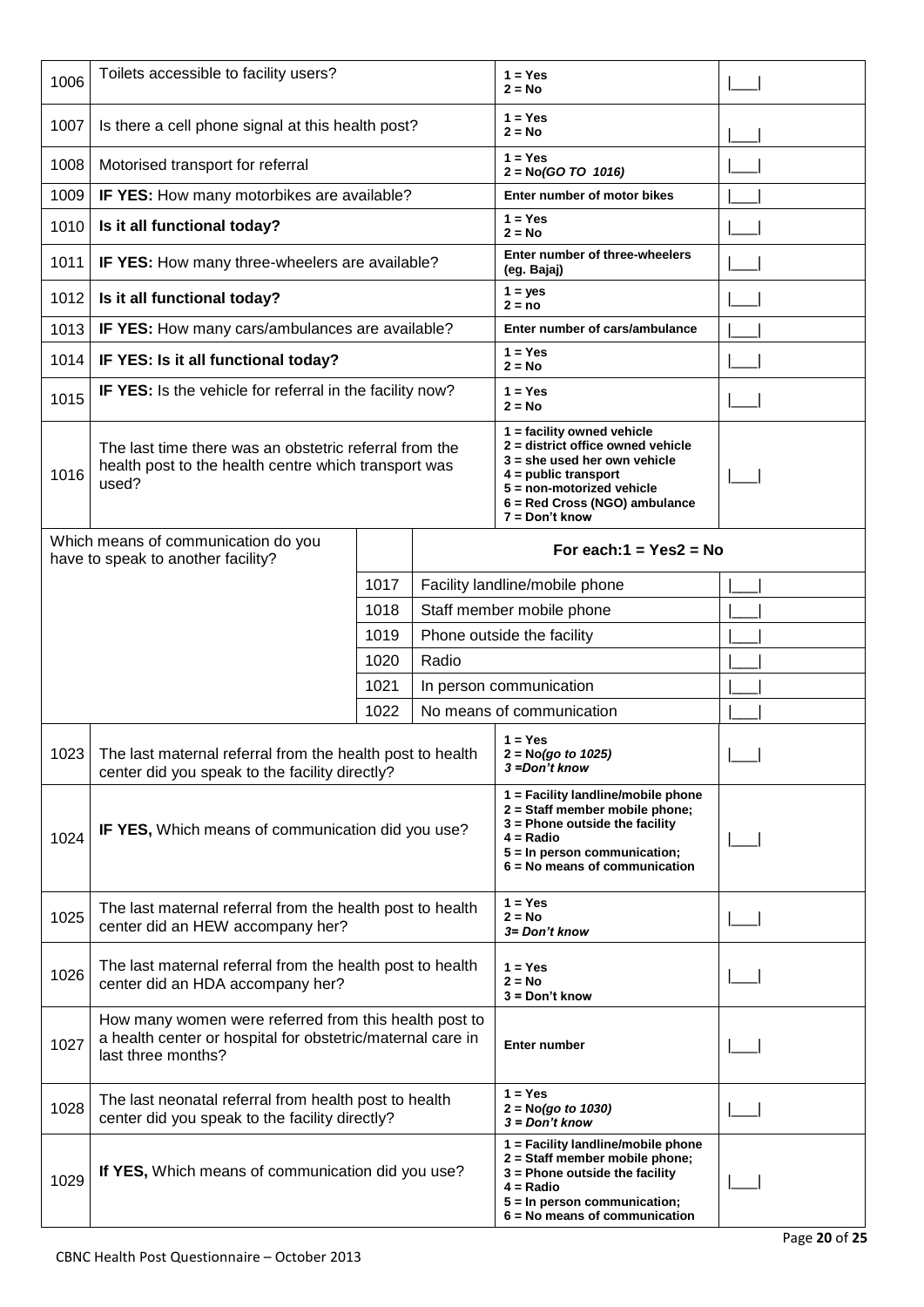| 1030 | The last time neonatal referral from health post to health<br>center did an HEW accompany the mother?           | $1 = Yes$<br>$2 = No$<br>$3 = Don't know$                                     |  |
|------|-----------------------------------------------------------------------------------------------------------------|-------------------------------------------------------------------------------|--|
| 1031 | The last maternal referral from the health post to health<br>center did an HDA accompany her?                   | $1 = Yes$<br>$2 = No$<br>3= Don't know                                        |  |
| 1032 | How many neonates were referred from this health post<br>to the health center or hospital in last three months? | <b>Enter number</b>                                                           |  |
| 1033 | When referring from this health post to the health center<br>for further care do you use referral forms?        | $1 = Yes$<br>$2 = No$ probe; Check to see an<br>official woreda referral form |  |
| 1034 | Do you receive any back referral forms on cases you<br>have referred?                                           | $1 = Yes$<br>$2 = No$                                                         |  |
| 1035 | Do you use family folders?                                                                                      | $1 = Yes$<br>$2 = No$                                                         |  |
| 1036 | If YES, have you completed family folders for your<br>whole kebele?                                             | $1 = Yes$<br>$2 = No$                                                         |  |

| Does the facility have the following<br>functional equipment today? |      | For each: $1 = Yes$ 2 = No          |  |
|---------------------------------------------------------------------|------|-------------------------------------|--|
|                                                                     | 1037 | Ambu bag / face mask                |  |
|                                                                     | 1038 | Clinical Thermometer, digital       |  |
|                                                                     | 1039 | Infant scale                        |  |
|                                                                     | 1040 | Weighing sling                      |  |
|                                                                     | 1041 | Blood pressure cuff                 |  |
|                                                                     | 1042 | Stethoscope                         |  |
|                                                                     | 1043 | Watch or clock                      |  |
|                                                                     | 1044 | Tape measure                        |  |
|                                                                     | 1045 | Examination couch                   |  |
|                                                                     | 1046 | <b>Drape</b>                        |  |
|                                                                     | 1047 | Washable mackintosh                 |  |
|                                                                     | 1048 | Dustbin                             |  |
|                                                                     | 1049 | <b>Uristix</b>                      |  |
|                                                                     | 1050 | Cups/drinking water                 |  |
|                                                                     | 1051 | Sharps container                    |  |
|                                                                     | 1052 | Chlorine bleach                     |  |
|                                                                     | 1053 | Bucket for decontamination solution |  |
|                                                                     | 1054 | Contaminated waste container        |  |
|                                                                     | 1055 | Soap and towel or handrub           |  |
|                                                                     | 1056 | Clean glove                         |  |
|                                                                     | 1057 | Syringe with needle                 |  |
| Does the facility have the following<br>medicines today?            |      | For each: $1 = Yes2 = No$           |  |
|                                                                     | 1058 | Vitamin k 1 mg                      |  |
|                                                                     | 1059 | Vitamin A 200,000 IU                |  |
|                                                                     | 1060 | Vitamin A 100,000 IU                |  |
|                                                                     | 1061 | TTC eye ointment                    |  |
|                                                                     | 1062 | Chlorohexidine                      |  |
|                                                                     | 1063 | Gentamycin 10 mg/ml                 |  |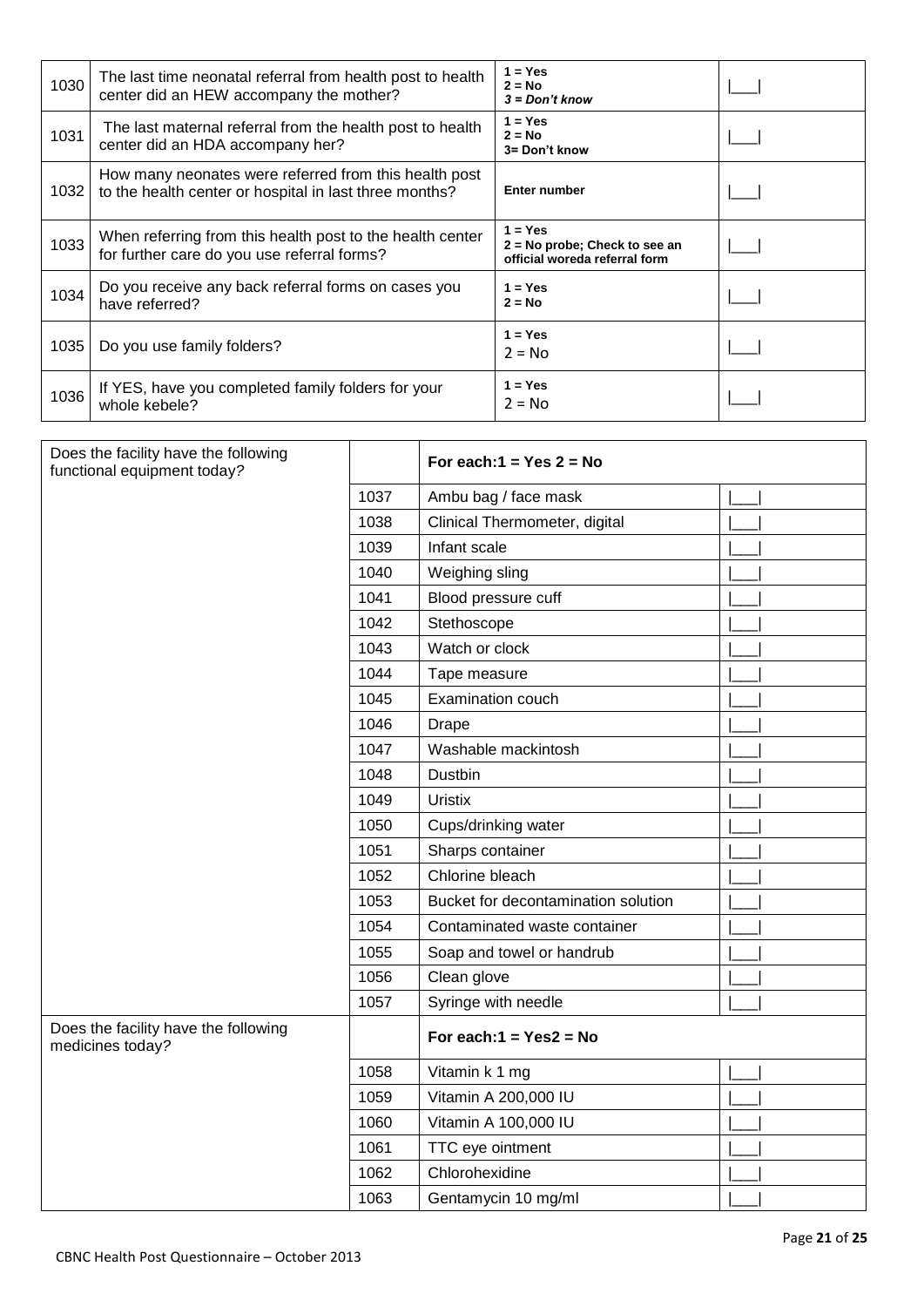|                                                                   | 1064 | Amoxicillin suspension (125 mg/5 ml)                         |  |
|-------------------------------------------------------------------|------|--------------------------------------------------------------|--|
|                                                                   | 1065 | Amoxicillin tab 250 mg (dispersible)                         |  |
|                                                                   | 1066 | Paracetamol                                                  |  |
|                                                                   | 1067 | Iron                                                         |  |
|                                                                   | 1068 | Folate                                                       |  |
|                                                                   | 1069 | Antihelminths                                                |  |
|                                                                   | 1070 | <b>BCG</b>                                                   |  |
|                                                                   | 1071 | Polio vaccine                                                |  |
| Does the facility have the following job<br>aids and forms today? |      | For each: $1 = Yes$ 2 = No                                   |  |
|                                                                   | 1072 | Family health cards                                          |  |
|                                                                   | 1073 | Vaccination cards                                            |  |
|                                                                   | 1074 | Family folder                                                |  |
|                                                                   | 1075 | Stock card/bin card                                          |  |
|                                                                   | 1076 | HMIS forms (monthly and quarterly<br>reporting)              |  |
|                                                                   | 1077 | Request and re-supply form                                   |  |
|                                                                   | 1078 | Supervision checklist                                        |  |
|                                                                   | 1079 | Chart booklet                                                |  |
|                                                                   | 1080 | Birth Preparedness and Complication<br>Readiness (BPCR) form |  |
|                                                                   | 1081 | Young Infant Record Form                                     |  |
|                                                                   | 1082 | ICCM registration book for 0- under 2<br>months              |  |
|                                                                   | 1083 | ICCM registration book 2 -59 months                          |  |
|                                                                   | 1084 | Pregnant woman and outcome<br>registration book              |  |

|      | Which of the following test kits are available in this facility today?                                                               |                                                                            |  |
|------|--------------------------------------------------------------------------------------------------------------------------------------|----------------------------------------------------------------------------|--|
| 1085 | Pregnancy test kit                                                                                                                   | $1 = Yes$<br>$2 = No$                                                      |  |
| 1086 | Proteinuria                                                                                                                          | $1 = Yes$<br>$2 = No$                                                      |  |
| 1087 | Does the facility offer HIV diagnostic tests?                                                                                        | $1 = Yes$<br>$2 = No(got to 1089)$                                         |  |
| 1088 | <b>IF YES:</b> Does the facility have HIV rapid tests in stock<br>today?<br>(e.g. Capillis, SD Bioline, Determine, Statpak, Unigold) | $1 = Yes$<br>$2 = No$                                                      |  |
| 1089 | Does the facility offer syphilis diagnosis/?                                                                                         | $1 = Yes$ at this clinic;<br>$2 = No$ , not at this clinic (go to<br>1092) |  |
| 1090 | <b>IF YES:</b> Does the facility have syphilis RPR syphilis<br>tests in stock today?                                                 | $1 = Yes$<br>$2 = No(qo to 1092)$                                          |  |
| 1091 | <b>IF YES:</b> Does the facility have syphilis rapid tests in<br>stock today?                                                        | $1 = Yes$<br>$2 = No$                                                      |  |
| 1092 | Does the facility have anaemia tests,<br>e.g. Haemoglobincolour scale/Tallquist                                                      | $1 = Yes$<br>$2 = No$                                                      |  |
| 1093 | Does the facility offer glucose level tests to assess<br>gestational diabetes as part of ANC?                                        | $1 = Yes$<br>$2 = No$                                                      |  |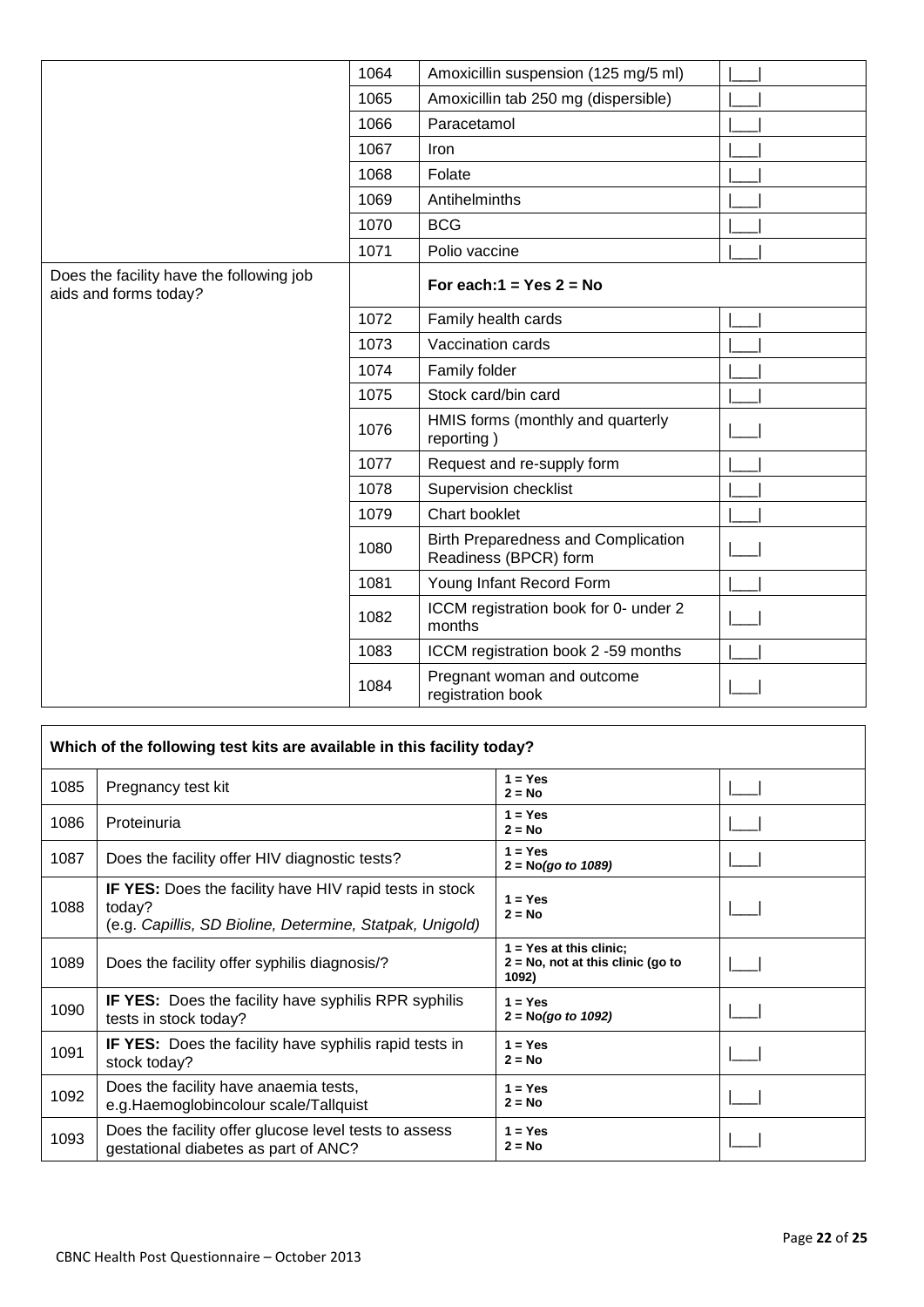### **Section 11. Facility Services**

**Interviewer***:*

*I would like to now ask you questions on services offered at this health post in the past three months.*

| 1100 | Has safe and clean delivery with clean gloves been<br>consistently offered in the past three months?                                                 | $1 = Yes$<br>$2 = No$              |  |
|------|------------------------------------------------------------------------------------------------------------------------------------------------------|------------------------------------|--|
| 1101 | Has immediate newborn care been consistently offered<br>in past three months?                                                                        | $1 = Yes$<br>$2 = No$              |  |
| 1102 | Has chlorhexidine been used for cord care consistently<br>in the past three months?                                                                  | $1 = Yes (GO to 1104)$<br>$2 = No$ |  |
| 1103 | IF NO, was it because chlorhexidine was not available?                                                                                               | $1 = Yes$<br>$2 = No$              |  |
| 1104 | Has recognition of asphyxia, initial stimulation and<br>resuscitation of newborn babies care been consistently<br>offered in the past three months?? | $1 = Yes$<br>$2 = No$              |  |
| 1105 | Has prevention and management of hypothermia for<br>newborn babies been consistently offered in the past<br>three months?                            | $1 = Yes$<br>$2 = No$              |  |
| 1106 | Has management of pre-term and/or low birth weight<br>neonates been consistently offered in the past three<br>months?                                | $1 = Yes$<br>$2 = No$              |  |
| 1107 | Has treatment of neonatal very severe disease been<br>consistently offered in the past three months?                                                 | $1 = Yes$<br>$2 = No$              |  |
| 1108 | IF YES: is treatment of neonatal very severe disease<br>available today?                                                                             | $1 = Yes$<br>$2 = No$              |  |
| 1109 | Is treatment of neonatal very severe disease available<br>every day of the week, if needed?                                                          | $1 = Yes$<br>$2 = No$              |  |
| 1110 | Have post-natal health checks for mothers been<br>consistently offered in the past three months?                                                     | $1 = Yes$<br>$2 = No$              |  |
| 1111 | Have post-natal health checks for newborns been<br>consistently offered in the past three months?                                                    | $1 = Yes$<br>$2 = No$              |  |
| 1112 | Has Kangaroo Mother Care (KMC) been consistently<br>offered in the past three months?                                                                | $1 = Yes$<br>$2 = No$              |  |

### **Section 12. Register review by the data collector**

**Interviewer:** *I would now like to take a look at your registers to abstract information about the community in this kebele and the services provided them.* 

**Please look at the HEW registers to collect the following information. For questions 1200-1203 collect the most up to date information. For questions 1204 onwards collect information for the three months preceding the date of the interview.** 

### **Write 9999 if not available.**

|  | 1200 Number of people in the kebele |  |  |  |  |  |  |  |
|--|-------------------------------------|--|--|--|--|--|--|--|
|--|-------------------------------------|--|--|--|--|--|--|--|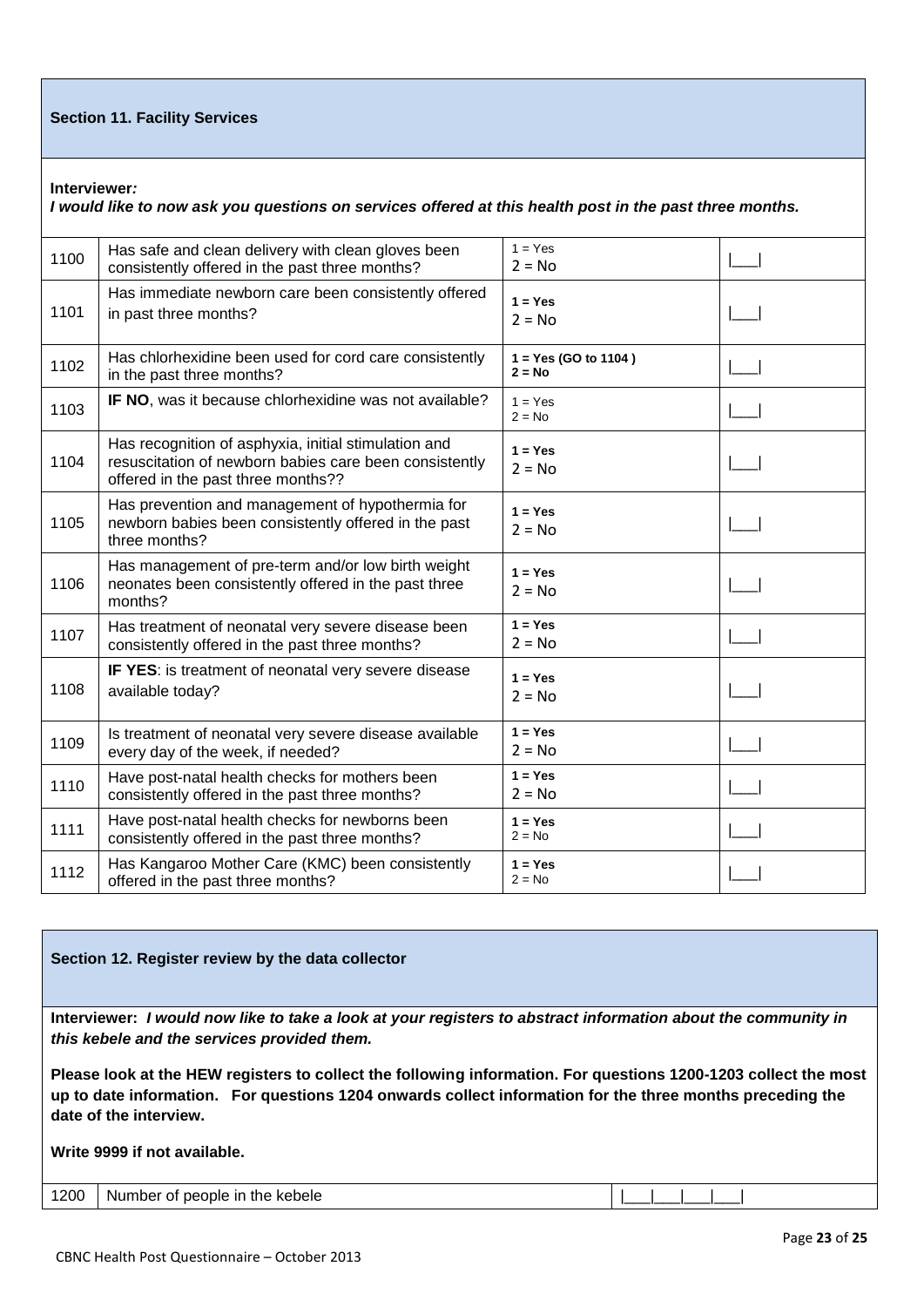| 1201 | Number of households in the kebele                                                                                                                            |                                  |
|------|---------------------------------------------------------------------------------------------------------------------------------------------------------------|----------------------------------|
| 1202 | Total number of women of reproductive age                                                                                                                     |                                  |
| 1203 | Total number of under 5 children in the kebele                                                                                                                |                                  |
| 1204 | Expected number pregnancies                                                                                                                                   |                                  |
| 1205 | Expected number of births                                                                                                                                     |                                  |
| 1206 | Expected number of facility births                                                                                                                            |                                  |
| 1207 | Number of pregnant women identified                                                                                                                           |                                  |
|      | Obtain data from ANC registers for the past 3 months                                                                                                          |                                  |
| 1208 | Number of women receiving ANC visit                                                                                                                           |                                  |
| 1209 | Number of women receiving 1 visit                                                                                                                             |                                  |
| 1210 | Number of women receiving 2 visits                                                                                                                            |                                  |
| 1211 | Number of women receiving 3 visits                                                                                                                            |                                  |
| 1212 | Number of women receiving 4 visits                                                                                                                            |                                  |
| 1213 | Number of women receiving more than 4 visits                                                                                                                  |                                  |
| 1214 | Number of births attended by the HEW                                                                                                                          |                                  |
| 1215 | Number of total births                                                                                                                                        |                                  |
| 1216 | Number of live births                                                                                                                                         |                                  |
| 1217 | Number of newborn deaths (28 days or less)                                                                                                                    |                                  |
| 1218 | Is there family folder used in this health post                                                                                                               | $1 = Yes$ go to 1226<br>$2 = No$ |
| 1219 | Is there Post Natal Care register in this health post                                                                                                         | $1 = Yes$ go to 1226<br>$2 = No$ |
|      | If Post Natal Care register is not available but family folder is available, obtain the information from the family                                           |                                  |
|      | folder given for the past 3 month. Ask the HEWs to separate those                                                                                             |                                  |
| 1220 | Number of PNC visits provided to the mother                                                                                                                   |                                  |
| 1221 | Number receiving 1 visit                                                                                                                                      |                                  |
| 1222 | Number receiving 2 visits                                                                                                                                     |                                  |
| 1223 | Number receiving 3 visits                                                                                                                                     |                                  |
| 1224 | Number receiving 4 visits                                                                                                                                     |                                  |
| 1225 | Number receiving more than 4 visits                                                                                                                           |                                  |
| 1226 | Number of PNC visits provided to the newborn                                                                                                                  |                                  |
| 1227 | Number receiving 1 visit                                                                                                                                      |                                  |
| 1228 | Number receiving 2 visits                                                                                                                                     |                                  |
| 1229 | Number receiving 3 visits                                                                                                                                     |                                  |
| 1230 | Number receiving 4 visits                                                                                                                                     |                                  |
| 1231 | Number receiving more than 4 visits                                                                                                                           |                                  |
|      | If information is not available from register books on the following, enquire from the HEW where to obtain the<br>following information for the past 3 months |                                  |
| 1232 | Number of live births with birth weight <2500 grammes (or <2.5kg)                                                                                             |                                  |
| 1233 | Number of newborns treated for asphyxia, initial stimulation, or<br>resuscitation by the HEW                                                                  |                                  |
| 1234 | Number of newborns given chlorohexidine cord care by the HEW                                                                                                  |                                  |
| 1235 | Number of newborns treated for hypothermia by the HEW                                                                                                         |                                  |
| 1236 | Number of pre-term and/or low birth weight neonates treated by the<br><b>HEW</b>                                                                              |                                  |
|      | Obtain data from iCCM 0-2 month registration book for information below for the past 3 months                                                                 |                                  |